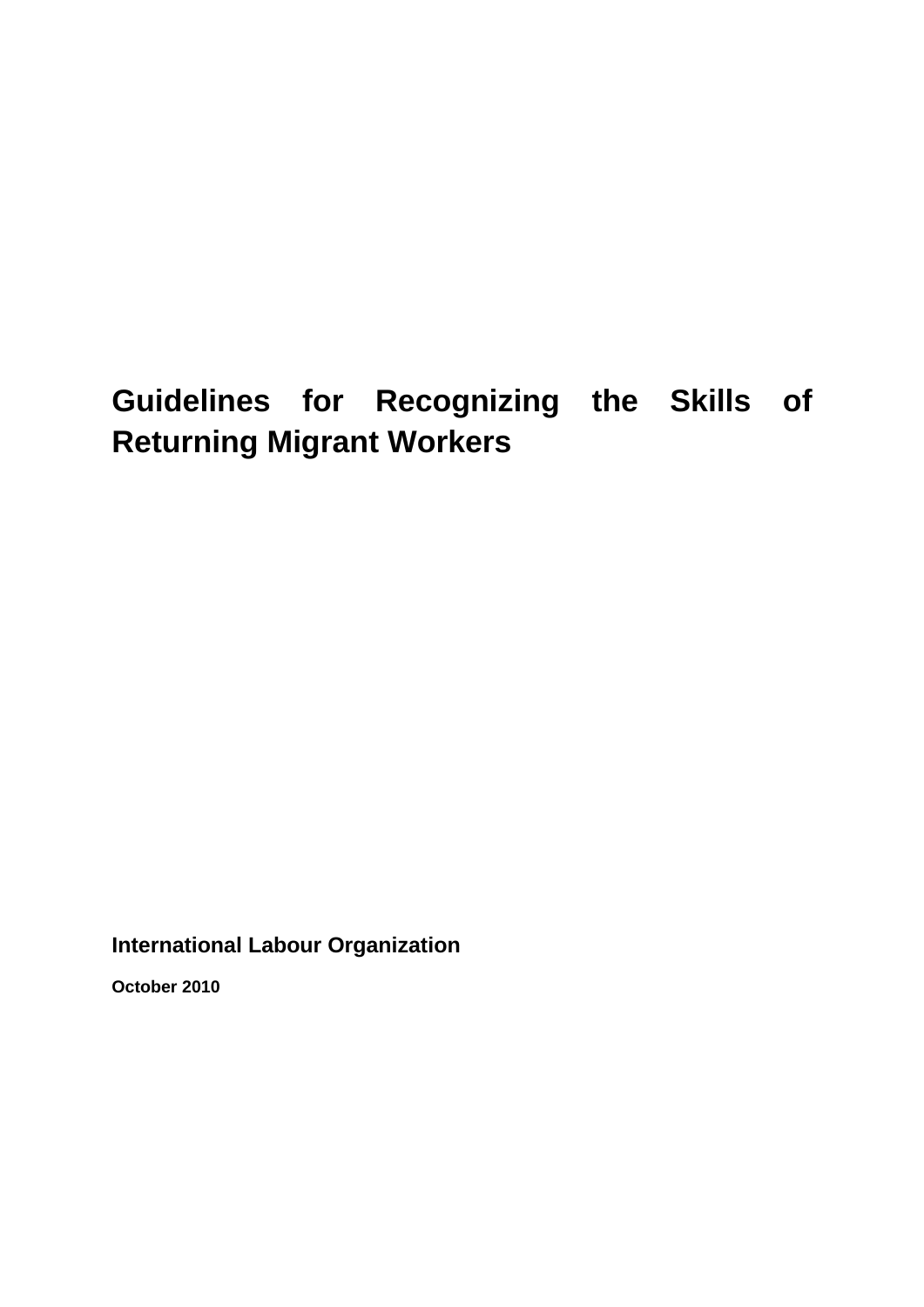### **Foreword**

Skills recognition and qualification reforms have dominated national and international debates on training and skills development in recent years. The need to improve the quality and effectiveness of training systems and the increasing mobility of skilled workers have been the main driving forces behind the need to develop new approaches to skills recognition and with new skills standards in Asia and the Pacific.

Since the mid 1990s, the International Labour Organization has helped member States in the Asia–Pacific region to develop their national skills standards systems under the Asia and the Pacific Skills Development Programme. More recently, the ILO member States called on the ILO to develop Regional Model Competency Standards (RMCS), which are now a priority area of the Regional Skills Network, a programme that was set up in 2006 under the ILO Regional Skills and Employability Programme in Asia and the Pacific (SKILLS-AP programme), a partnership initiative with the Korean Government.

Migration, and particularly skilled migration, is increasingly circular; recognition of the skill level thus is required while departing and returning of a migrant worker to provide a supportive mechanism for these workers to effectively negotiate when they seek employment.. The SKILLS-AP programme has conducted several workshops in the area of skills recognition, and supported member stages to develop and endorse the RMCS for different sectors and thus contribute to simplifying the skills recognition and assessment process nationally and for the Asia-Pacific region.

This document contains guidelines and proposals for establishing a process to recognize the skills of returning migrant workers. David Lythe produced the guidelines for the SKILLS-AP programme with supervision from Sandra Rothboeck, Skills and Employability Specialist, Decent Work Technical Support Team Bangkok. The draft guidelines were discussed during a regional workshop in Bangkok on 15–16 September 2010. They fill a particular gap in the skills recognition research and policy work for returning migrant workers.

There are very few government and private sector interventions in place that take advantage of the work experience and competencies accumulated by workers abroad, which should be recognized and used in the labour market of the sending countries. These guidelines confront the complexity of developing countries and propose solutions for effectively managing the skills recognition process, with transparency and systematically.

I would like to express my appreciation to Mr Lythe for his excellent work. I would also like to thank the team of SKILLS-AP and the Decent Work Team in Bangkok, which includes Ray Grannall, the former manager of the SKILLS-AP Programme, Sandra Rothboeck, Carmella Torres, Wipusara Rugworakijkul, Alin Sirisaksopit, I also want to thank the Korean Government for its continuous support. And last but not least, I appreciate the participants in the September workshop who critically reflected and provided feedback on the then-draft guidelines. I am sure that these final guidelines will be greatly appreciated by countries in the region, both for the development of their national skills standards and as a basis for discussing skills recognition across countries.

Regional Director **National Director EMP/SKILLS r** National Director EMP/SKILLS r Regional Office for Asia and the Pacific **CENTA CONCORDING CONTRACT CONCORDING CONCORDING CONCORDING CONCORDING** 

**Sachiko Yamamoto Christine Evans-Klock**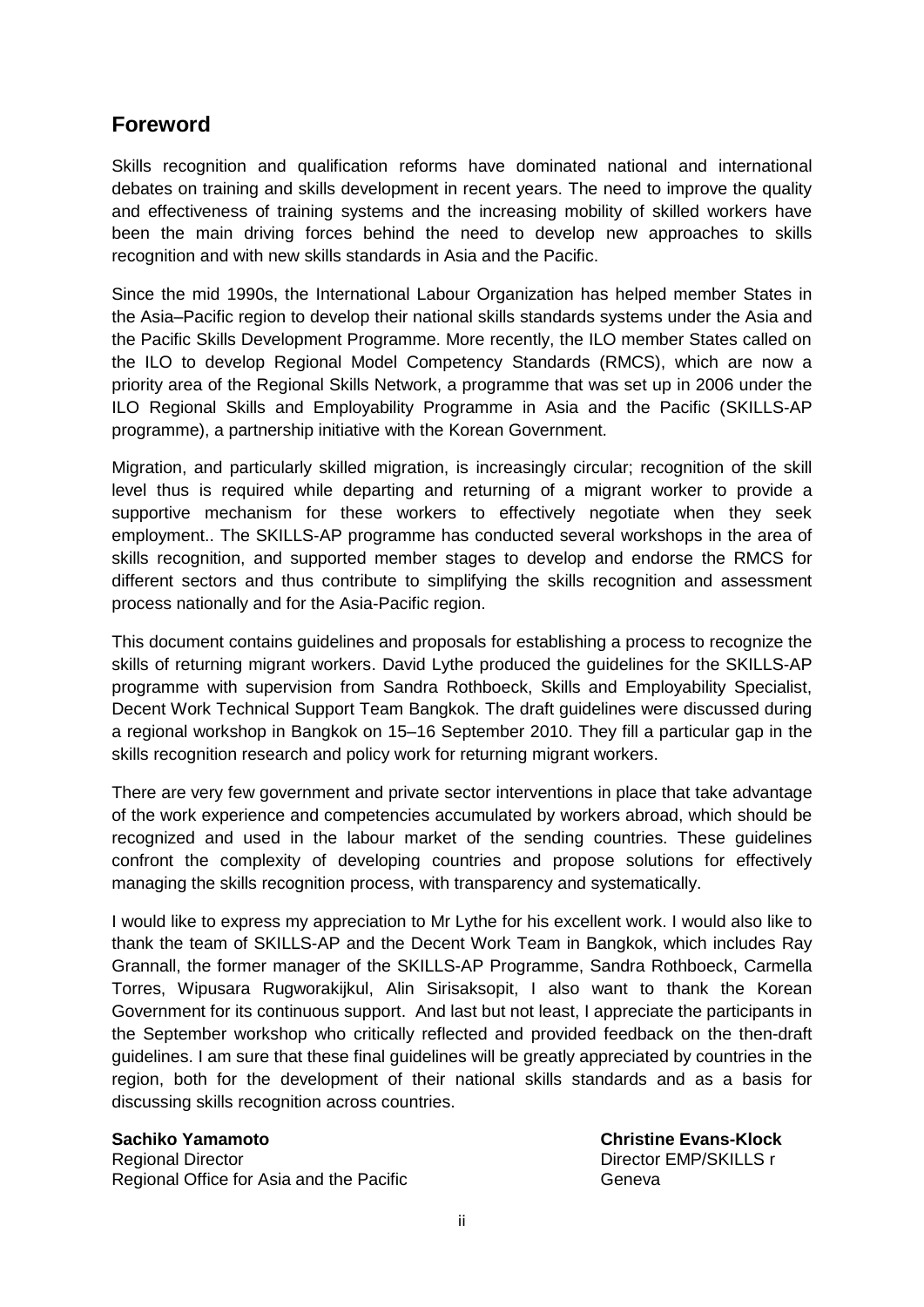### **Contents**

| <b>Definitions</b>                                                                                                           | iv |
|------------------------------------------------------------------------------------------------------------------------------|----|
| 1. Background                                                                                                                | 1  |
| 2. National agency to support migrant workers                                                                                | 4  |
| 3. The portfolio of evidence                                                                                                 | 9  |
| 4. Regional Model Competency Standards, national competency<br>standards and mutual recognition of vocational qualifications | 13 |
| 5. The assessment and skills recognition services                                                                            | 15 |
| 6. Recommended roles for government, employers and workers in<br>support of skills recognition                               | 18 |
| <b>Appendices</b>                                                                                                            |    |
| I. Regional Model Competency Standards                                                                                       | 20 |
| II. National competency standards                                                                                            | 22 |
| III. Mutual recognition of qualifications                                                                                    | 24 |
| IV. Competency-based assessment                                                                                              | 25 |
| V. Additional sources of information                                                                                         | 26 |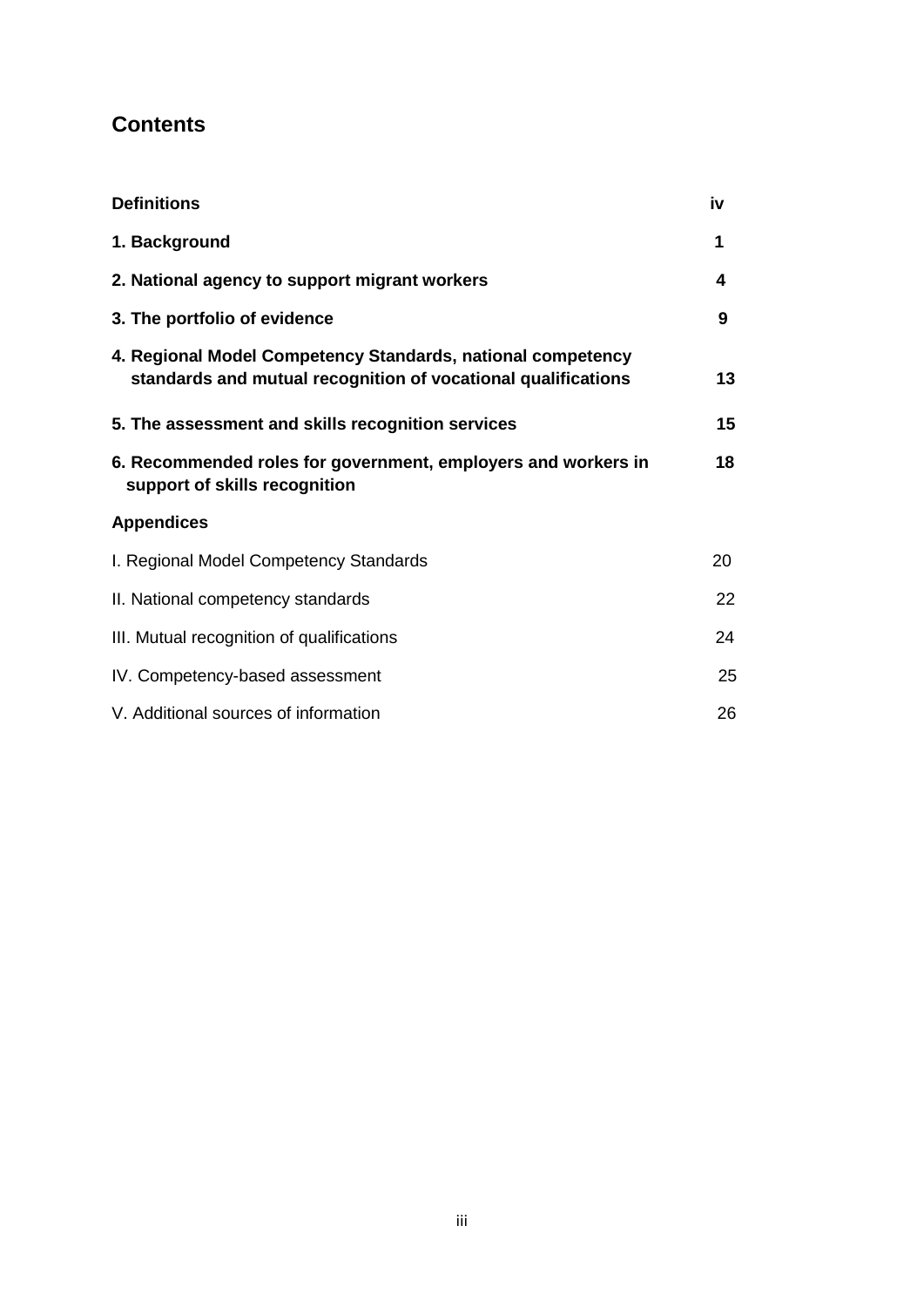### **Definitions**

#### **Advisor**

Person officially assigned by the national agency responsible for providing services to migrant workers to advise and support each migrant worker, particularly in the assembly of the portfolio of evidence for assessment.

#### **Assessment**

The process of reviewing evidence and making judgements as to whether a returning migrant worker can perform according to the knowledge, skills and attitudes specified in the Regional Model Competency Standards (RMCS) or the national competency standards.

#### **Certified assessor**

Person authorized to conduct an assessment of a returning migrant worker to determine if the competencies specified in the RMCS or the national competency standards have been acquired and are current.

#### **Competence**

The possession by workers of what they are expected to know and to do, together with the capacity to apply that skill and knowledge in new situations and environments.

#### **Mutual recognition of vocational qualifications**

The result of comparing the vocational qualifications system in one jurisdiction with that in another and deeming broad technical equivalence and common acceptability of vocational qualifications.

#### **Portfolio of evidence**

Comprehensive record of all technical and soft skills acquisition, work experience and all work-related achievements, such as leadership and supervisory roles.

#### **Recognition of prior learning**

Process through which previous learning outside the formal education and training systems is assessed against relevant competency standards so as to verify that a worker's competencies are current and can be acknowledged with appropriate certification.

#### **Skills recognition**

The result of the formal assessment of the portfolio of evidence; confirmation that skills acquired internationally correspond fully to specified RMCS units or national units of competency.

#### **Verifier**

Second assessor who checks that the competency-based assessment has been carried out fairly, validly, consistently and to the required industry standard.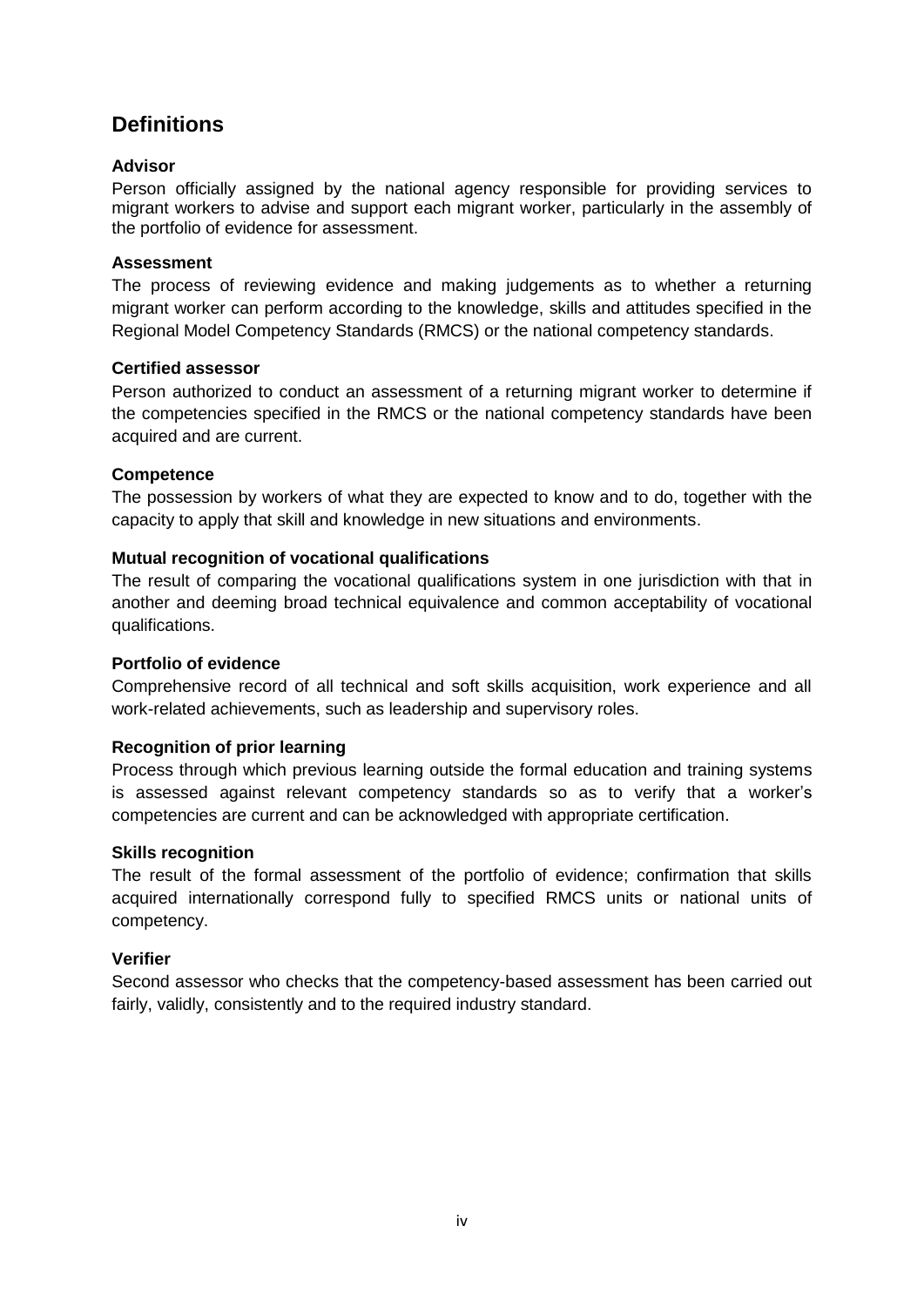### **1. Background**

The International Organization for Migration estimates<sup>1</sup> that there are 214 million migrant workers worldwide crossing international borders in search of employment and human security. This number is expected to increase rapidly in the coming decades. The International Labour Organization (ILO) sees this global challenge as requiring policies and resources to better manage the labour migration so that it contributes positively to the growth and development of the sending and the receiving countries and to the migrant workers.

Most migrating workers are low-skilled, accepting dirty, difficult and dangerous jobs and at wage rates lower than what nationals will accept partly because their options are limited. But there are also more highly skilled workers migrating like from the Philippines. The stock of potential labour migrants in the Mekong subregion is projected to be 5 million over the next 10 years.

Under the ILO SKILLS-AP/ Korea Partnership Programme, the ILO conducted several workshops involving member States to develop a process for recognizing the skills of migrant workers. The discussions encouraged progress on skills recognition issues, which ultimately will support worker mobility, decent work goals and help to shield migrant workers and their families from exploitation. One result of earlier workshops has been the publication of the Regional Model Competency Standards (RMCS), which member States can use to help describe the skills of workers.

The RMCS have been used in a recent Association of Southeast Asian Nations (ASEAN) project that resulted in agreement on four levels of competency: In 2007, ASEAN member economies adopted an Economic Community Blueprint to promote the free flow of trade in services and the mobility of professional people. However, the blueprint does not capture the majority of regional migrants who depart as low-skilled workers, although it enables circular migration with workers going away, coming back and going away again throughout the ASEAN region, with few restrictions.

The Asian Development Bank (ADB) finances a project to promote the recognition of the skills of *departing* migrant workers in the Mekong subregion. Experiences and policy developments from that project thus far informed the drafting of ILO guidelines for recognizing newly acquired skills of returning migrants and the assessment model now proposed for consideration by member States (which this document represents). The ADB project is making use of the ILO's RMCS as a primary platform for the cross-border recognition of workers' skills, thereby helping to redress the region's skill-shortage situation and improve competitiveness.

Until recently, slow progress had been made towards recognizing the skills of returning migrant workers. Many workers returned without the opportunity to have their newly acquired skills and work experience formally acknowledged. This situation impacts negatively upon their employability and on labour market outcomes. In addition, many returning migrant workers lack support services that can help them find employment or self-employment or training. These are missed opportunities for capitalizing on the wealth of new learning and skills the workers bring back.

**.** 

 $1$  www.iom.int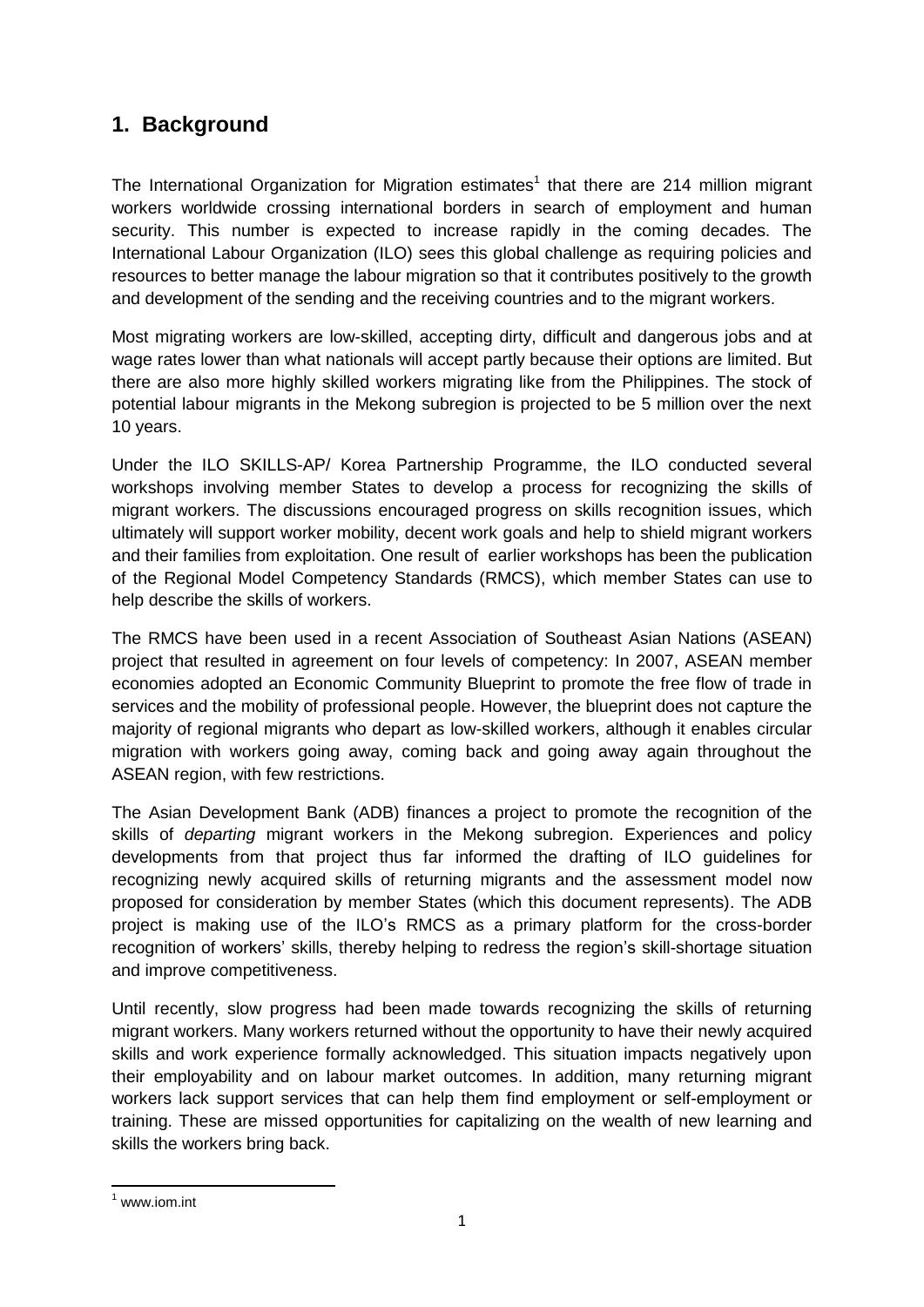#### **1.1 Scope and purpose of the guidelines**

These guidelines promote the formal recognition of newly acquired skills of returning migrant workers. To implement that recognition process, the guidelines propose providing advice and support to departing migrant workers so that they gather data while employed overseas and then providing further advice, support and assessment of their skills when they return. The proposed additional services can be made available through an existing government agency. Where a suitable existing agency is not in place, establishing a national agency, with provincial and district units, may be required.

*As the following diagram illustrates, the guidelines presented here outline a modality through which returning workers can: i) assemble data from their overseas employment, including any skills training, into a comprehensive portfolio; ii) map that data against identified national or international competency standards; iii) be assessed; and then iv) achieve formal recognition for their new skills and work experience. This process reflects a rights-based approach towards achieving the goal of decent employment or self-employment.*

The guidelines were developed at a time of significant progress in many countries in strengthening technical and vocational education and training and in establishing robust skills recognition systems, often through competency-based vocational qualifications frameworks. Additionally, member States are increasingly putting into place mechanisms for recognizing both informal and structured workplace skills acquisition (and recognise prior learning).

Capitalizing on those positive developments, these guidelines aim to help agencies reach out effectively to returning migrant workers and, through the proposed mechanisms for assessing their skills, make it easier for them to reintegrate into the labour market or to become self-employed.

These quidelines are for use by:

- $\checkmark$  government agencies responsible for sending and receiving workers
- $\checkmark$  national agencies responsible for recognizing migrant workers' skills
- $\checkmark$  local agencies and non-government organizations providing support services to departing and returning workers
- $\checkmark$  national employers' and workers' organizations
- $\checkmark$  private and overseas employment services.

The guidelines propose the following features for recognizing the new skills of returning migrant workers:

- $\checkmark$  the role of the responsible national agency (page 4)
- $\checkmark$  the use of a portfolio of evidence of the new skills of returning migrant workers (page 9)
- $\checkmark$  the use of the RMCS, national competency standards and the mutual recognition of vocational qualifications (page 13)
- $\checkmark$  the assessment of the portfolio of evidence (page 15)
- $\checkmark$  the roles of government, employers and workers (page 18).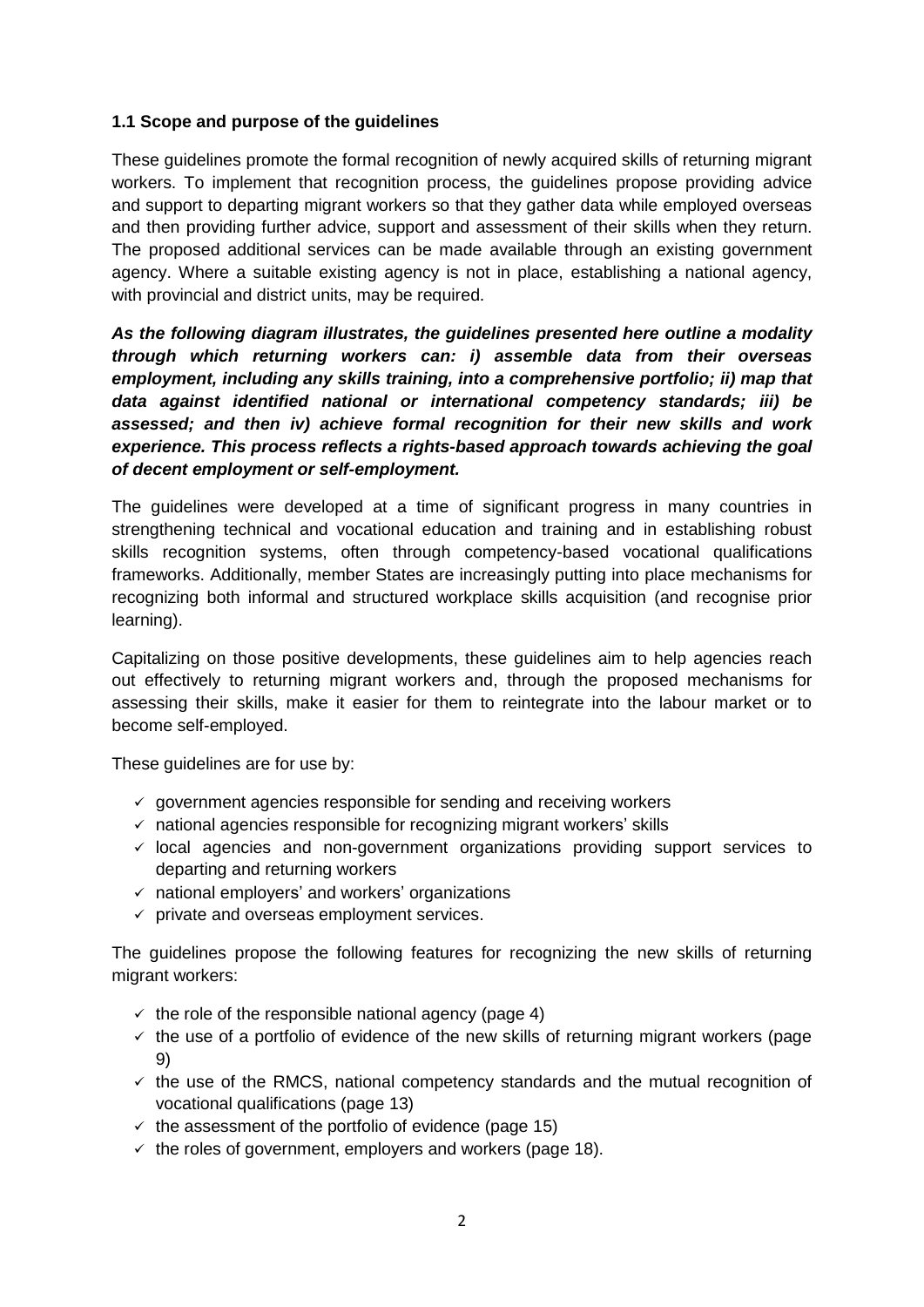## **Steps in the proposed skills recognition process**

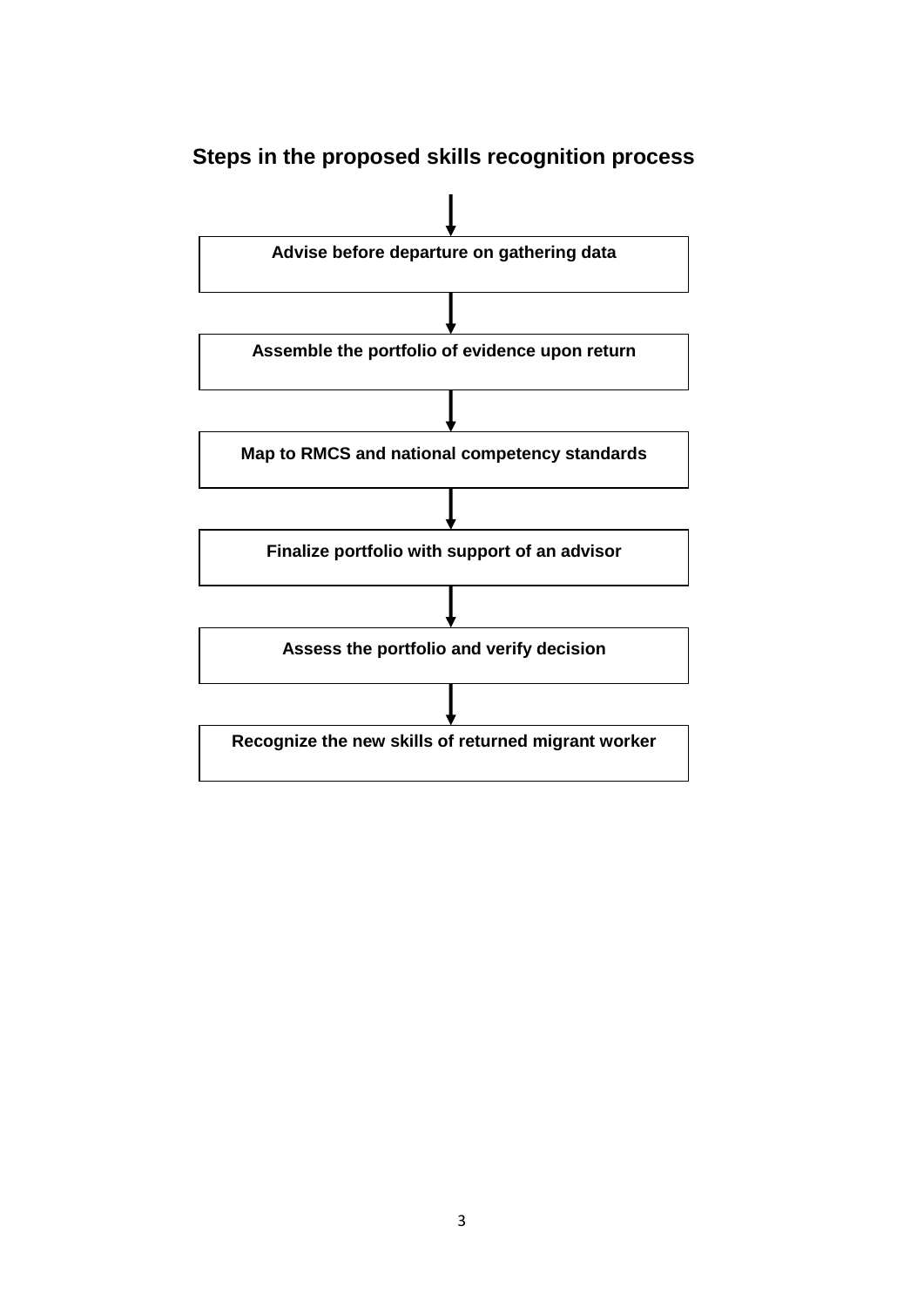### **2. National agency to support migrant workers**

The role of an existing national agency can be extended to provide new services to support departing and returning migrant workers. In the absence of that possibility, a new national agency should be established. The national agency needs to offer outreach services in provincial and district areas nationwide. The services could be provided through the agency's offices or through contracts (and training) with partners, such as NGOs, employers' or workers' associations and private employment services. Services need to be available to both departing and returning migrant workers. The guidelines recognize that there will be different structures in each member State to provide the proposed services.

#### **2.1 Support for departing migrant workers**

For departing migrant workers, member States should develop a pre-departure checklist and that a wide range of services should be provided, including information on:

- $\checkmark$  the work environment in the receiving country
- $\checkmark$  employment contracts in compliance with national labour laws, ensuring decent work and the provision of training
- $\checkmark$  wages and working conditions
- $\checkmark$  safety and safety standards
- $\checkmark$  equipment that will be provided
- $\checkmark$  health care and medical leave entitlements
- $\checkmark$  iob security
- $\checkmark$  social and other benefits
- $\checkmark$  insurance
- $\checkmark$  repatriation benefits
- $\checkmark$  contact details of embassies and trade unions in the country of destination.

Some "lifestyle" pre-departure training would be very valuable, especially for low-skilled workers who may be about to encounter hard manual labour in difficult circumstances and with minimal personal support. Training in language, culture (and work culture) and occupational safety and health is essential. Workers should take with them a record of their current skills and qualifications. This may require an assessment of those skills and a record to be provided prior to departure.

To promote skills recognition upon the return to their home country, two particular services are proposed for departing migrant workers:

- $\checkmark$  The inclusion of the provision of skills development with formal skills recognition in all overseas contracts. A skilled worker is more likely to be a high performer and contribute more in productivity and in the mentoring of other workers. The formal recognition may, at its simplest, be a document signed by the trainer or employer.
- $\checkmark$  The provision of advice or training before departure to encourage the regular collecting of evidence of skill development while overseas so that the raw material for skills recognition is available when the worker returns. The collecting evidence should not be made onerous but be simple to carry out.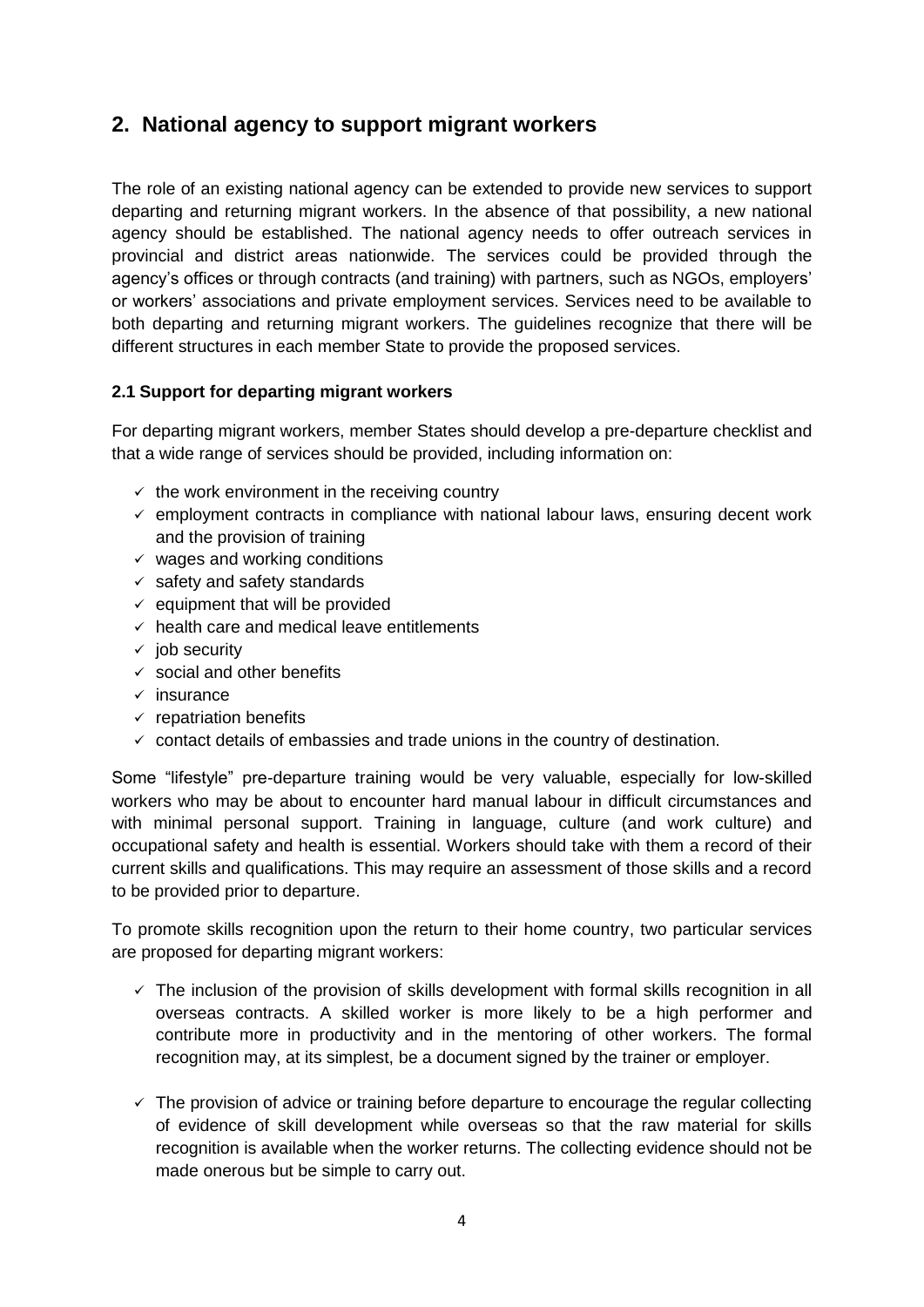Where both the sending and receiving countries have established national vocational competency-based qualifications frameworks, the responsible national agencies in both countries should work together on benchmarking and on a mutual recognition of vocational qualifications. Departing migrant workers should be aware that any formal skills training carried out in the receiving country might be readily recognized in their home country upon their return. Over time, it may be possible for member States in the region to work together to develop a common "passport" that recognizes the RMCS, soft skills and knowledge of the languages and cultures of the region.

#### **Examples of pre-departure training**

Member States offering pre-departure training for migrant workers include:

**Cambodia –** The Association of Cambodian Recruitment Agencies conducts pre-departure training programmes for migrant domestic workers in technical and soft skills to prepare them for working with families whose culture, religion and household equipment may be quite different.

**Sri Lanka –** Training programmes prepare prospective female domestic migrant workers intending to travel to the Middle East (14 day, 104-hour course) or elsewhere (22-day, 176-hour course). Both programmes cover topics such as remittance management and family economy, safety and use of electrical appliances, family well-being and health, foreign language and cultural skills.

It will be important that industry and workers' associations in receiving countries are made aware that migrant workers are being asked to gather documentation for a future portfolio of evidence so as to enhance their employment prospects when they return. Thus, the following issues should be raised with those associations by the responsible national agency:

- $\checkmark$  the nature and details of the contracts to be offered prospective migrant workers
- $\checkmark$  the need for a full job specification, with details of skills and skills levels required, referenced to the RMCS, where possible
- $\checkmark$  whether skills upgrading training is to be part of the contract
- $\checkmark$  support, especially from employers, for data gathering by workers for their future portfolio of evidence of skills development
- $\checkmark$  regulations on permitted fees to be charged by recruitment agents
- $\checkmark$  information on workers' collective rights and obligations
- $\checkmark$  regulations on occupational health and safety, safety standards and the use of protective equipment.

Employers in receiving countries should all be informed of the RMCS and of the use that migrant workers will be making of them; the employers should understand how they can use the RMCS to maximize the skills of their workers.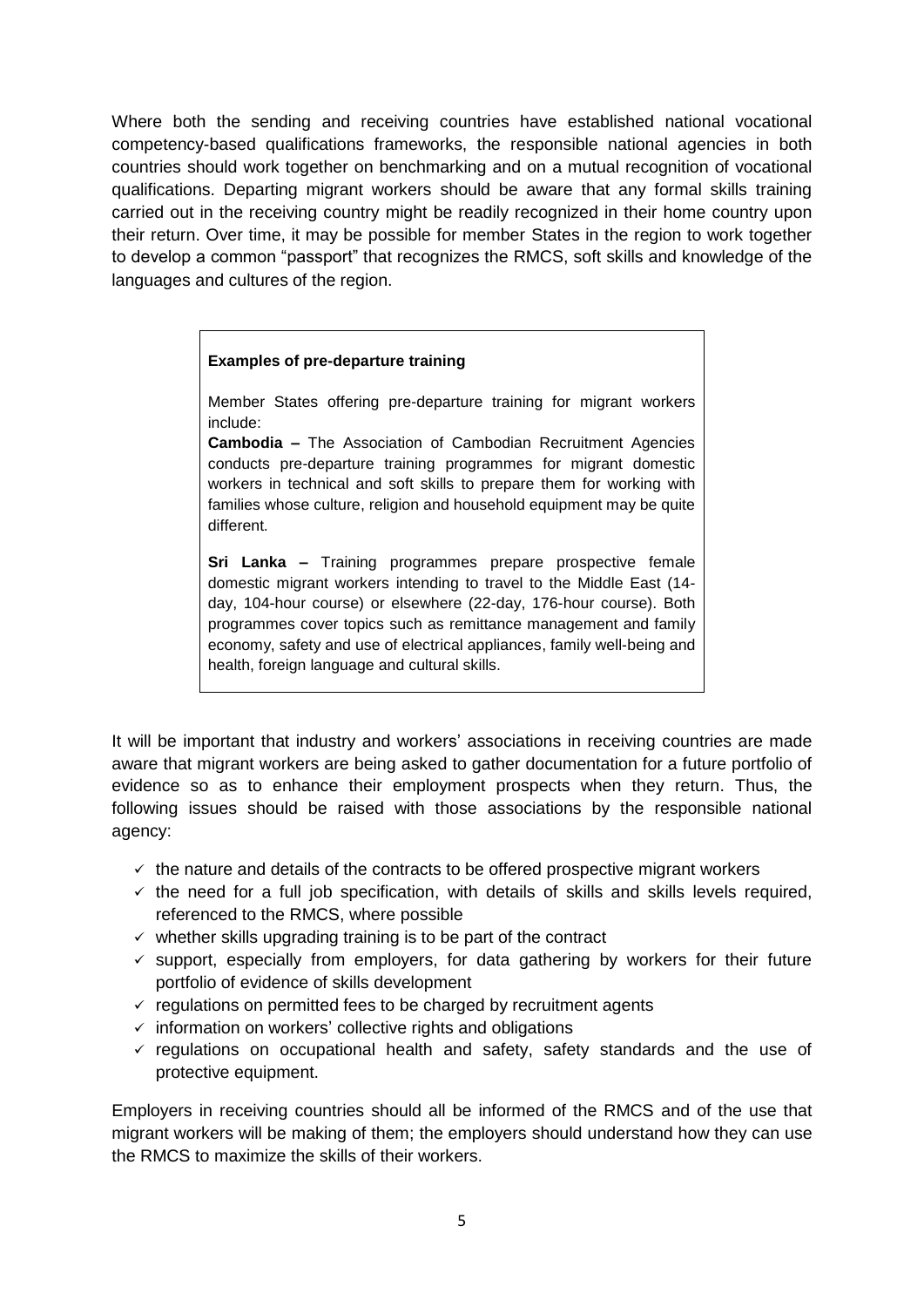### **Examples of services abroad for foreign workers** In 2010, the **Republic of Korea** piloted three services to prepare foreign workers to reintegrate into their home labour markets: 1) **Vocational competency development training.** One objective of the training is to assist the workers' adaptation to the Korean work culture and to improve the productivity of small and medium enterprises; the other objective is to prepare foreign workers for resettling in their home countries with suitable vocational competencies. 2) **Skills or business venture training for returning workers.**  The objective is to encourage workers whose visas are soon to expire to plan for their return and to support their smooth return with business skills. 3) **Employment adjustment education for workers transferring their workplaces.** This programme informs foreign workers about the Korean corporate culture and relevant laws and provides tips on interpersonal relationships in the Rep. of Korea culture. The objective is to minimize the number of workplace transfers and thus stabilize employment and lift productivity. Trials are also ongoing in the Rep. of Korea to assist returning

foreign migrant workers to obtain employment in multinational companies in their home countries and elsewhere overseas.

#### **2.2 Supporting returning migrant workers**

Returning migrant workers (who may have departed as manual labourers) bring back new skills and knowledge, international work experience and any accumulated capital additional to remittances already sent home. These benefits from worker migration can be enhanced if a country has in place systematic policies and procedures to ensure the successful reintegration of the migrant workers into decent employment or self-employment that takes full advantage of their new knowledge and skills. These may include national registration and profiling procedures. Advisory services can assist workers to invest any capital wisely – and hopefully productively; and can help them to secure work or self-employment so as to make good use of their new skills and thus to support national development. There should be equal access to services for all returning workers.

The following new services are proposed to support returning migrant workers:

- $\checkmark$  small business advice to ensure that any capital brought back is invested wisely and productively
- $\checkmark$  the development by returning workers of a portfolio of evidence attesting to their new skills and knowledge
- $\checkmark$  employment profiling and placement services so as to gain maximum economic benefit from their new skills
- $\checkmark$  advice on self-employment options and on any assistance available, such as training for enterprise development and information on access to credit and loans.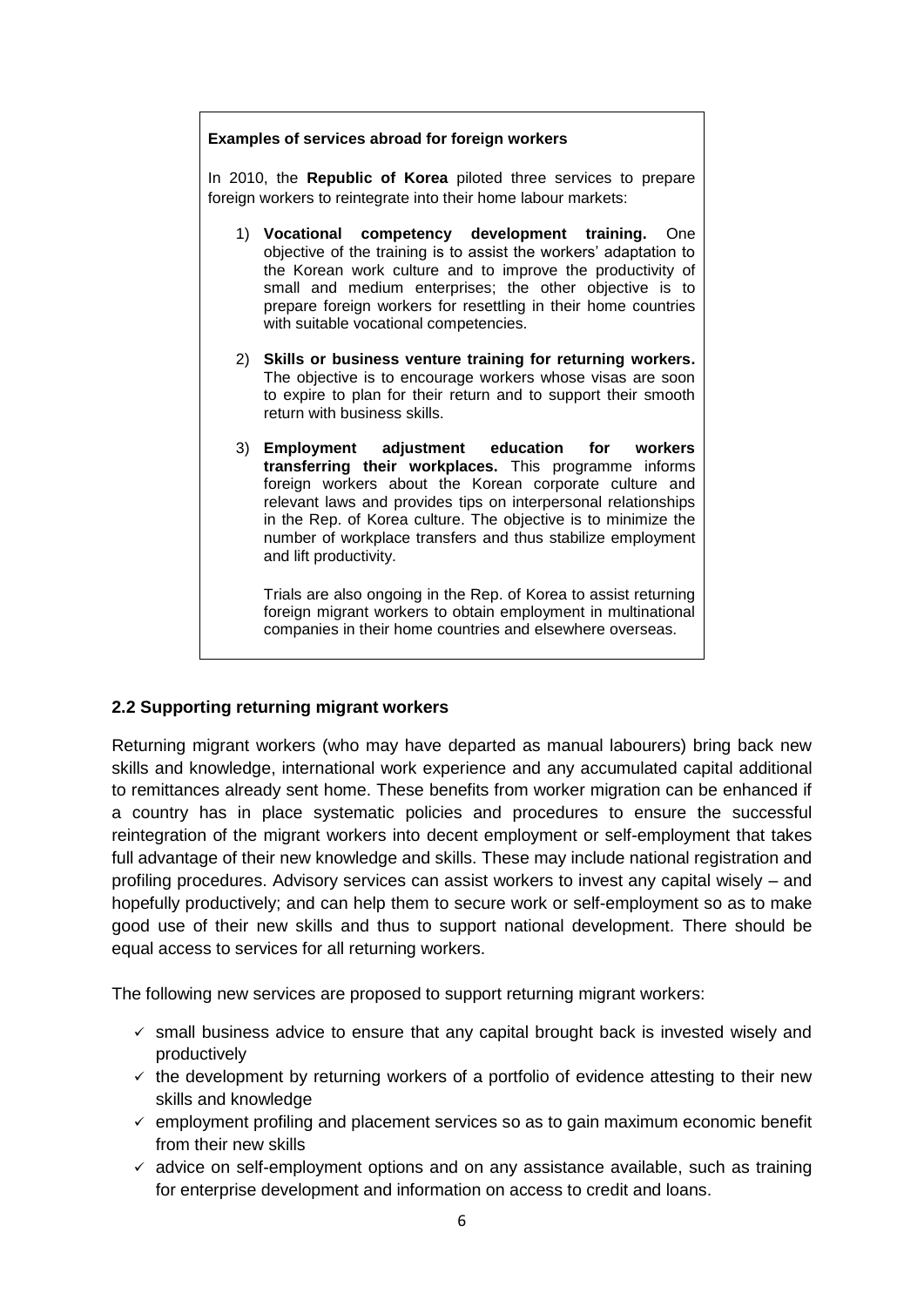The responsible national agency should help returning workers navigate the pathways required for their skills to be recognized and provide access to any other relevant services and programmes. Employment placement services will require collaborative and strategic actions on the part of government agencies and employers' and workers' associations so that there are in place the right processes, information and resources to fairly and accurately acknowledge the knowledge, skills and work experience of workers.

The responsible national agency will consequently need to bring together employers' and workers' associations, education and training institutions, professional and regulatory bodies, and national skills or qualifications certificating agencies. The returning workers may have to pass through one or a combination of their services to successfully re-enter the labour market or become self-employed in their home country.

Given that returning workers have earned income while overseas, the services could be provided for a cost-recovery fee. However, this issue will require discussion in every member State when the national agency is established (or expanded). Government budgetary support will be required if there is not a cost-recovery fee. Another option may be a financial contribution from the employer of the newly recognized highly skilled worker.

For returning workers, there should be:

- $\checkmark$  information about how to register and get their skills recognized
- $\checkmark$  affordable assessment services so their new skills are recognized fairly and transparently, based on current and accurate information
- $\checkmark$  advice of the next steps, which may be employment or a gap-filling training programme leading to full occupational certification
- $\checkmark$  promotion of self-employment options, including the establishment of small and medium enterprises, and access to credit and loan facilities.

The overall outcome should be that returning migrant workers have the opportunity to use their skills and international work experience for the benefit of themselves, their families and their country, through either decent employment or self-employment.

#### **Examples of services for returning migrant workers**

The **Philippines** has established a Skills Registration Database for returning migrant workers in Davao province. Six government agencies under the leadership of the Technical Education and Skills Development Authority (TESDA) oversee the Permanent Returning Overseas Filipino Workers Network (PeRSON). TESDA maintains the database and, together with the Overseas Workers Welfare Agency, links their expertise to prospective employers or other useful services. Local government, industry and training organizations recognize the workers as "heroes of the modern Philippine economy" and tap their expertise. The network operates to link returning workers with business and other opportunities, with emphasis on the importance of the skills and work experiences acquired. Additionally, TESDA in partnership with the Philippine Department of Labor and Employment is setting up a database of skills available in all localities that will serve as the basis for offering training, re-training and skills upgrading and certification.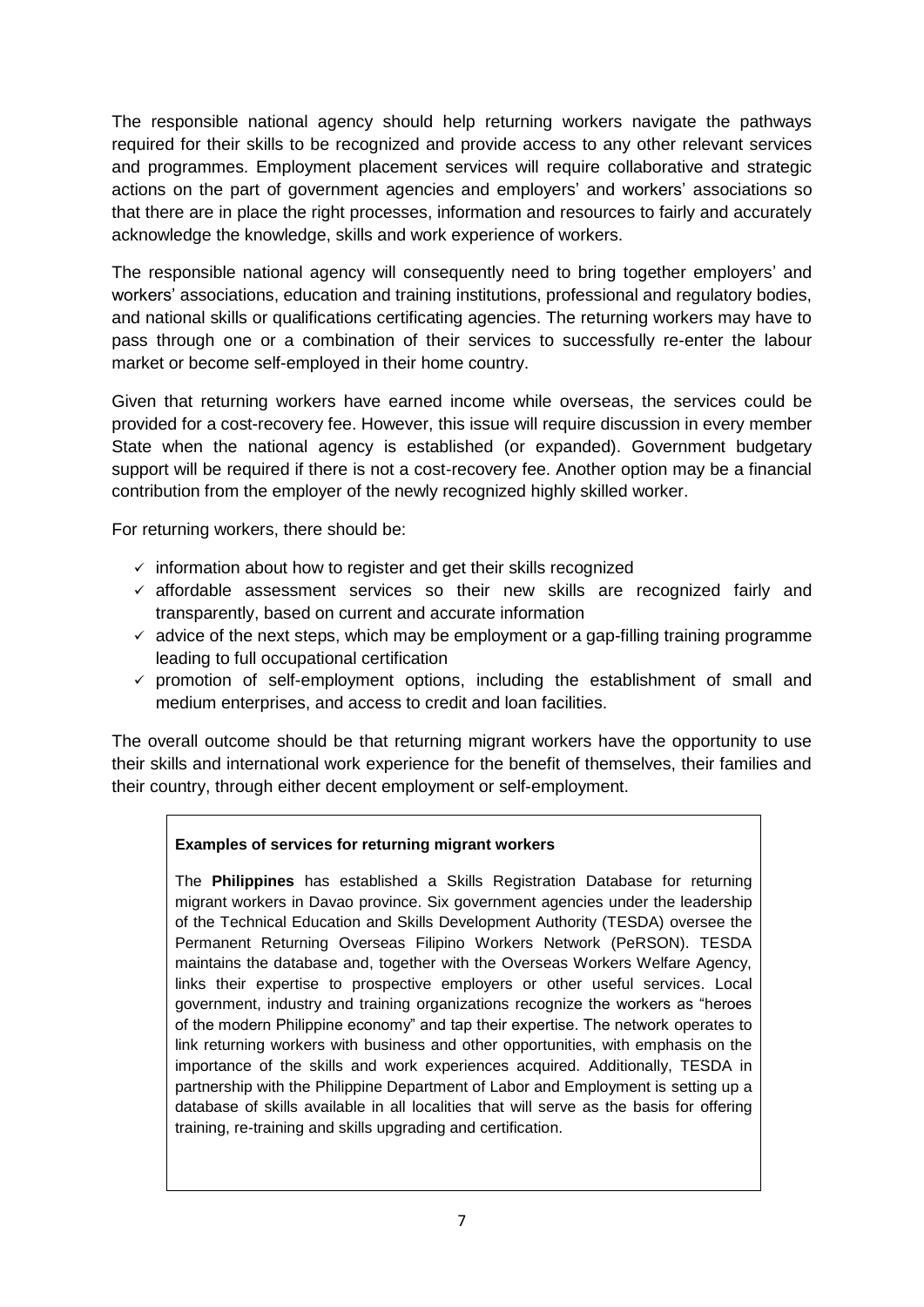**Viet Nam** is setting up a national system to organize and manage national skills evaluation and certification. Occupational skills evaluation centres are to be developed nationwide. These centres will organize skills tests on an annual basis at five occupational qualification levels. Based on the results, the General Department of Vocational Training will grant a certificate for the candidates from level 1 to level 5. Attendance at a training institution is not required for taking the skills test.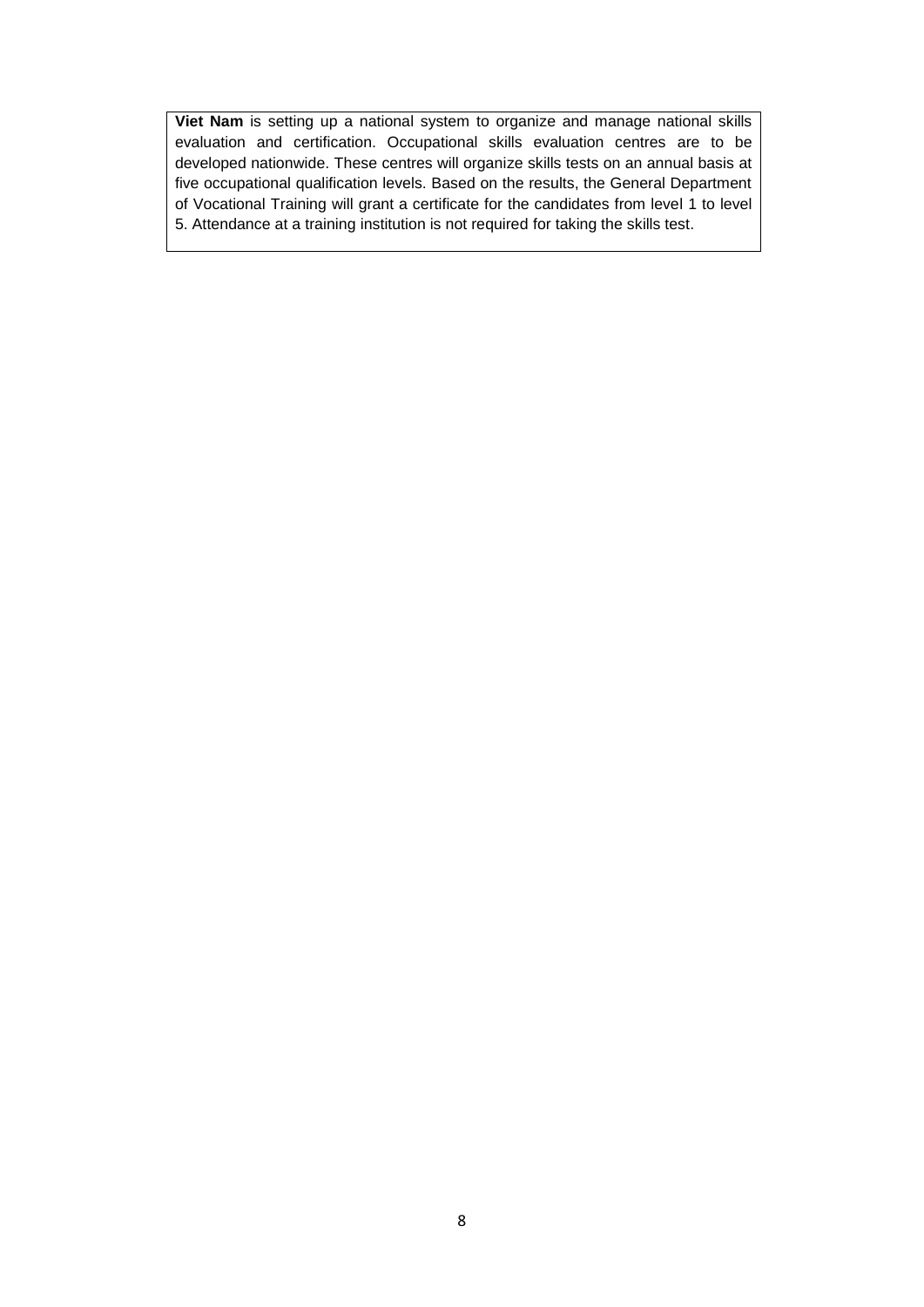### **3. The portfolio of evidence**

All returning migrant workers should develop a portfolio of evidence of training and of relevant work-related achievements. The portfolio should provide a comprehensive record of all technical and soft skills acquisition, work experience and all work-related achievements, such as a promotion to a leadership or supervisory role. Of course, organizing the portfolio may not be a priority while the worker is overseas; however, collection of the raw data should be.

Employers should value the portfolio for the detailed information provided about a prospective worker. Returning migrant workers should benefit from having a clear summary of their skills for a future employer's consideration. Use of the industry standards from the RMCS and the national competency standards will allow employers to:

- $\checkmark$  provide a more detailed specification of skill requirements
- $\checkmark$  be certain that new workers have the skills required
- $\checkmark$  accurately map the skills of their workforce
- $\checkmark$  improve recruitment processes
- $\checkmark$  target training resources
- $\checkmark$  increase productivity from having a more highly skilled workforce.

The skills recognition process will acknowledge the skills gained through international work experience, verify that they are still current and, if possible, relate them to the RMCS or the home country's competency standards and vocational qualifications. If such referencing is not possible, the detailed information in the portfolio can still be useful to potential employers.

The portfolio should contain evidence in two broad categories: official documents and supporting documents. Preferably, documents should be in English to promote cross-border understanding.

Official documents will be:

- $\checkmark$  iob descriptions
- $\checkmark$  details of work and training history
- $\checkmark$  certificates from formal training courses.

Supporting documents may be:

- $\checkmark$  details of any workplace or similar training programmes, signed by the trainer or supervisor
- $\checkmark$  written statements attesting to work experience and skills development, signed by supervisors and employers
- $\checkmark$  performance appraisal documents
- $\checkmark$  information on any leadership, supervisory and soft skills developmental roles held by the migrant worker
- $\checkmark$  details of any additional roles undertaken, such as the establishment of workplace safety and quality improvement policies
- $\checkmark$  photographs of work sites, equipment used and products made by the migrant worker
- $\checkmark$  logs of work activities.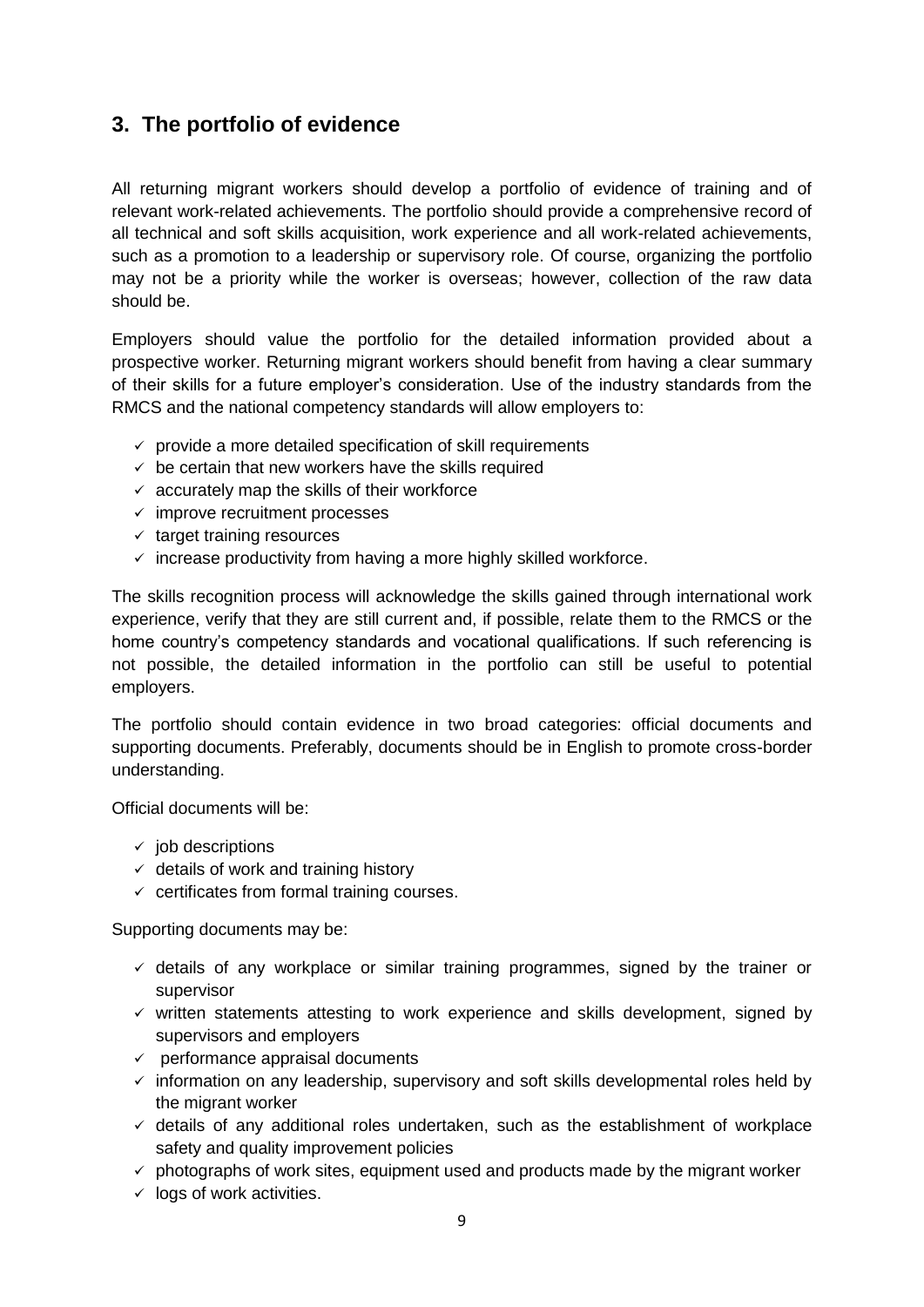Although retaining evidence of the acquisition of technical skills is the priority, documentation of "soft" skills should not be overlooked. Migrant workers may acquire considerable expertise in some soft skill areas, particularly those employed in the service sector, but also those who progressively assume a team leadership and supervisory role. In some areas of employment, soft skills really are the technical skills to perform the job.

Soft skills are commonly regarded as the everyday skills beyond the technical expertise and knowledge required to perform in a given role. These skills include:

- $\checkmark$  interpersonal, communication and customer service skills
- $\checkmark$  capability to create networks and to work in teams
- $\checkmark$  problem-solving skills
- $\checkmark$  research and analytical skills
- $\checkmark$  time-management skills
- $\checkmark$  capacity to learn and adapt.

While technical skills are important, translating technical proficiency into economic output commonly requires soft skills. In some occupations, such as personal and customer services, success is driven entirely by soft skills. It is also difficult to measure and certify proficiency in soft skills, and they may not always be built into formal qualifications.

Migrant workers should collect and retain evidence of their soft skills development. This may be no more than a personal record of performance, such as working in teams. Or it may be testimonials taken from customers and employers about the worker's soft skill capabilities. This documentation can be included in the portfolio.

Some technical skills acquired will be more significant than others for the returning migrant worker. Skilled workers are increasingly scarce in a number of industries worldwide, including the health and information technology sectors. Workers acquiring these scarce skills should be encouraged to seek out formal training opportunities and obtain and retain detailed documentation of such training for inclusion in their portfolio and final job-seeking resume after they have returned home.

#### **Helping domestic workers build portfolios**

Domestic and other workers with relatively basic skills may not return with a significant range of new skills that can be mapped and assessed against national competency standards or the RMCS. They will, however, have acquired some new skills from working with modern household technology and living in a different cultural environment.

The development of a portfolio could thus focus on documenting the new skills acquired. Those skills may provide a platform for identifying training opportunities once the worker returns, perhaps for future employment in hospitality, food preparation and service or in child care.

Soft skills are incorporated into national vocational competency-based qualifications in different ways among member States. Retaining details of soft and technical skills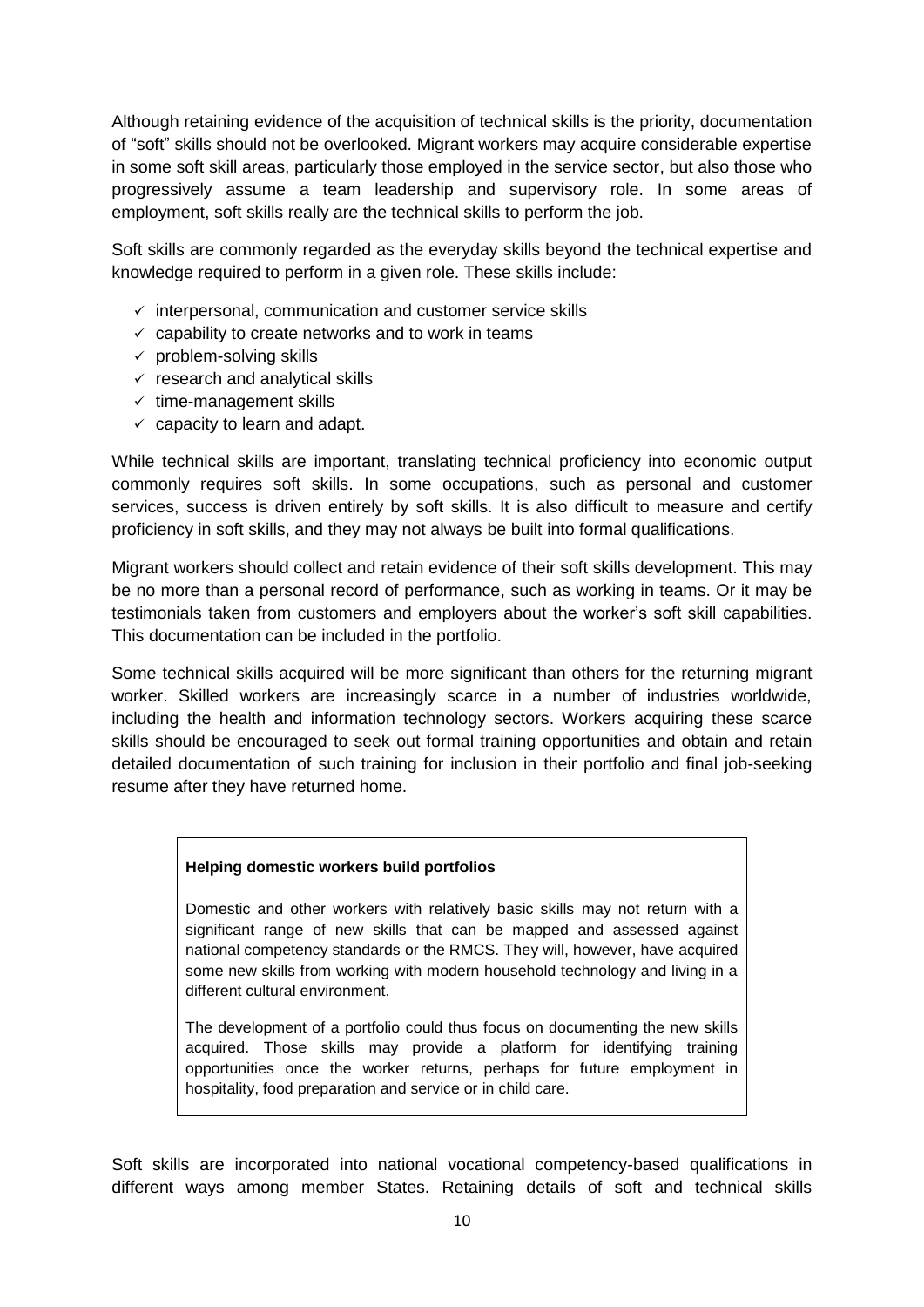acquisition is thus important because the evidence from international training could possibly be credited towards the award of a vocational certificate in the worker's home country.

The portfolio documentation should be assembled in a ring binder with dividers to separate the types of information included. The portfolio should begin with standard personal identification details, such as the name, address and contact information for the migrant worker, details of the work experience and qualifications prior to departure.

The national agency supporting the reintegration of returning migrant workers should make advisors available to assist with the assembling of the portfolios. The advisors should be persons of high credibility and trust, who provide information, guidance and support throughout the process. They should have good counselling and communications skills and a personality that easily gains the confidence of migrant workers.

The role of the advisors is to assist the returning migrant workers to:

- $\checkmark$  identify the RMCS units, the national competency units or the national vocational qualifications for which recognition is sought
- $\checkmark$  obtain a copy of the components of those units and qualifications, their competencies and any other relevant information
- $\checkmark$  arrange for the services of a certified assessor and verifier
- $\checkmark$  map the evidence against the specified competencies
- $\checkmark$  identify any evidence gaps and ask the applicant to fill those gaps, if that is possible
- $\checkmark$  assist the worker in finalizing the portfolio for submitting to the certified assessor
- $\checkmark$  advise on a suitable training programme or other action useful for a worker's next ambition.

The questions to guide the advisor in initiating the recognition process will be:

- $\checkmark$  Are there RMCS or national competency standards available in the industry fields of international work experience?
- $\checkmark$  If there are RMCS or competency units, which units should the international experience be realistically mapped to?
- $\checkmark$  is it possible to map against the requirements of a full competency-based qualification in the home country?

Section 4 has further details of the RMCS and national competency standards. Appendices I and II have examples showing how skills and work experience can be mapped to depict achievement of the requirements of an RMCS unit and a national competency unit.

#### **Taking assessors to the workers**

In the **Philippines**, the Technical Education and Skills Development Authority (TESDA) set up a process in Region XIII, in the municipality of Socorro, which is home to many highly skilled but non-certificated carpenters, masons, furniture and cabinet makers, to recognize skills acquired through hands-on experience either locally or through overseas employment. A team of assessors conducted assessments of workers' skills in house construction sites.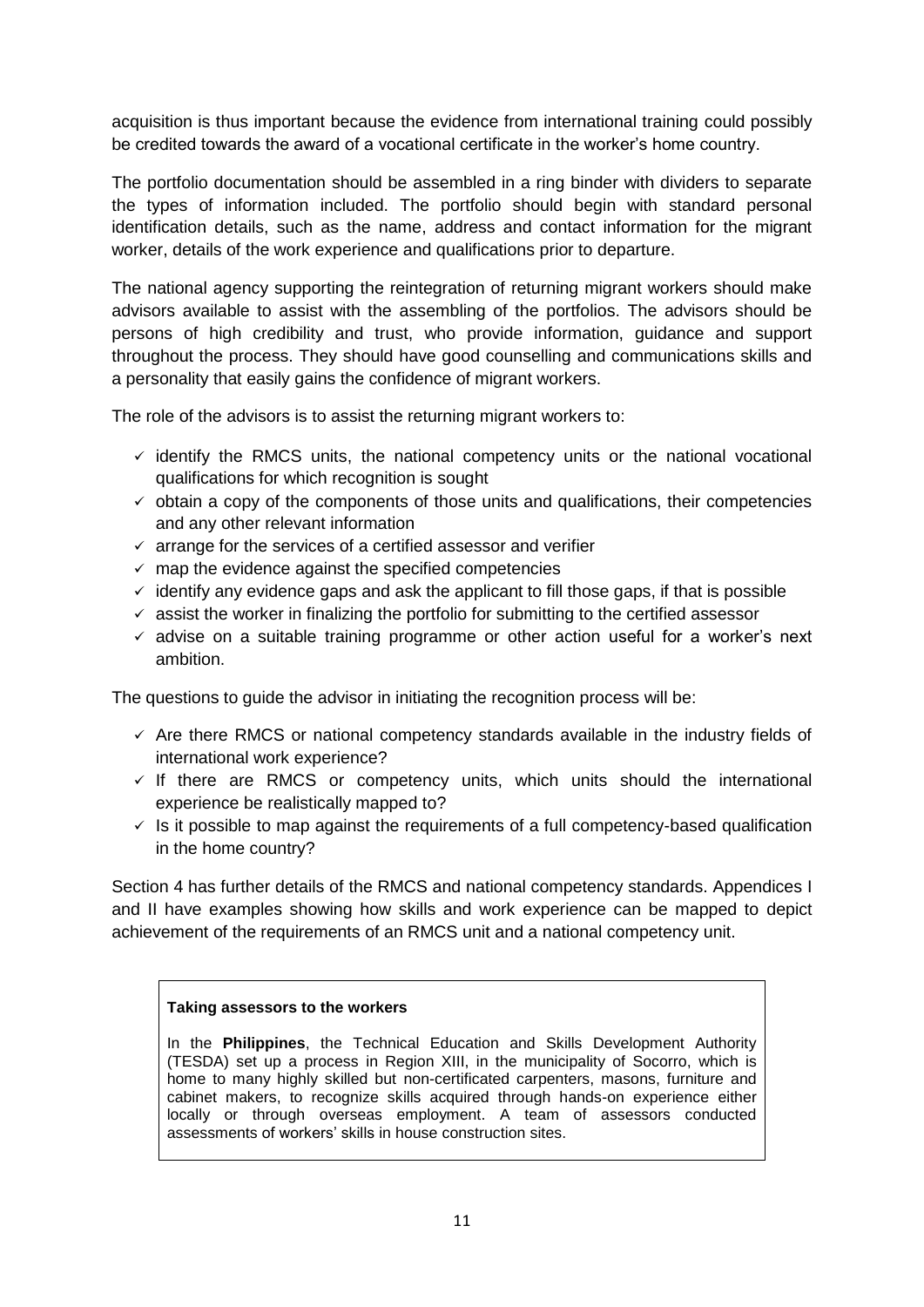Where mapping is difficult, undertaking formal training or a complete testing programme of the specified competencies may be the best way to achieve recognition for skills acquired overseas. This may apply especially where there is significant theoretical underpinning for the workplace skills.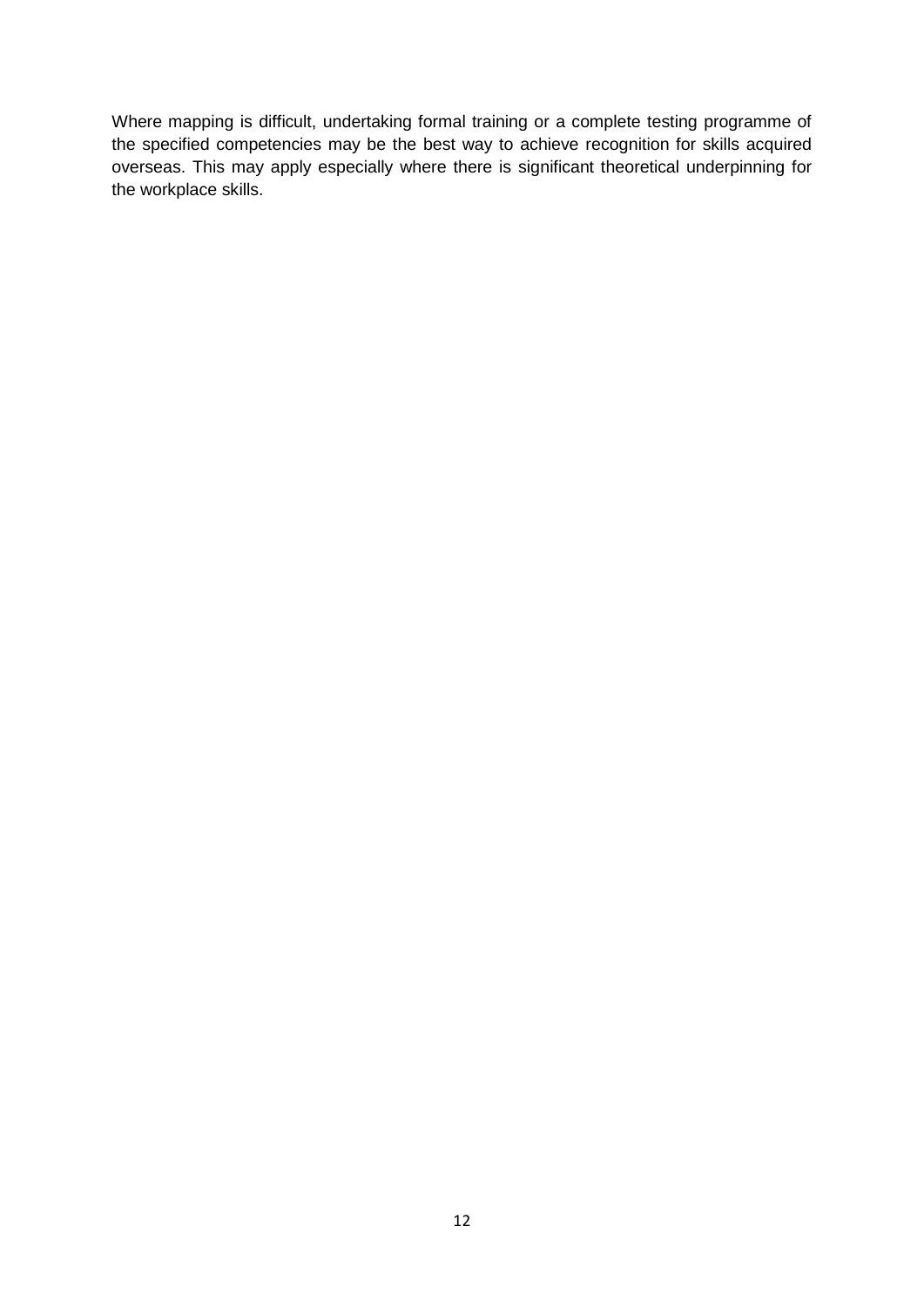### **4. Regional Model Competency Standards, national competency standards and mutual recognition of vocational qualifications**

#### **4.1 Regional Model Competency Standards**

The RMCS were designed to assist both employers and workers and can be used to make the recognition of the skills of returning migrant workers an easier and more achievable process. The RMCS are simple and flexible and can be customized to suit the skills recognition systems in different countries. The ILO has published the RMCS in a simplified format so that they can be used in discussions among governments, employers, workers and training organizations. Receiving countries can use the RMCS to specify clearly their skill requirements; migrant workers returning home can use them to describe their new skills and knowledge.

The RMCS define the essential skills required to work in a particular industry or sector, providing a flexible framework that enterprises can use, regardless of location or size. The structure is deliberately simple so that they can be easily understood. Additional elements can be added as required. The standards are grouped functionally and not as jobs or occupations. Capacity-building training is required so that governments and social partners make good use of the RMCS.

#### **RMCS currently available at the ILO**

#### **Manufacturing**

Casting and moulding; machining operation and component assembly; fabrication and finishing; equipment servicing and maintenance; furniture manufacturing; textiles manufacturing

#### **Tourism**

Tourism product development; sales and marketing; office administration and venue maintenance; tour operations and guiding; attractions and theme parks; supervision and management

#### **Construction**

#### **Agriculture**

#### **Generic or core work skills**

Administration, supervision, basic scientific skills, soft skills, computer skills, introductory generic skills

#### **Mechanical repairs**

Air conditioning, motorcycle and automotive repair

Additional RMCS can be developed depending on demand. RMCS are needed in areas such as domestic work and other informal economy occupations. The ILO will investigate adopting competency standards already developed for domestic work as an additional RMCS.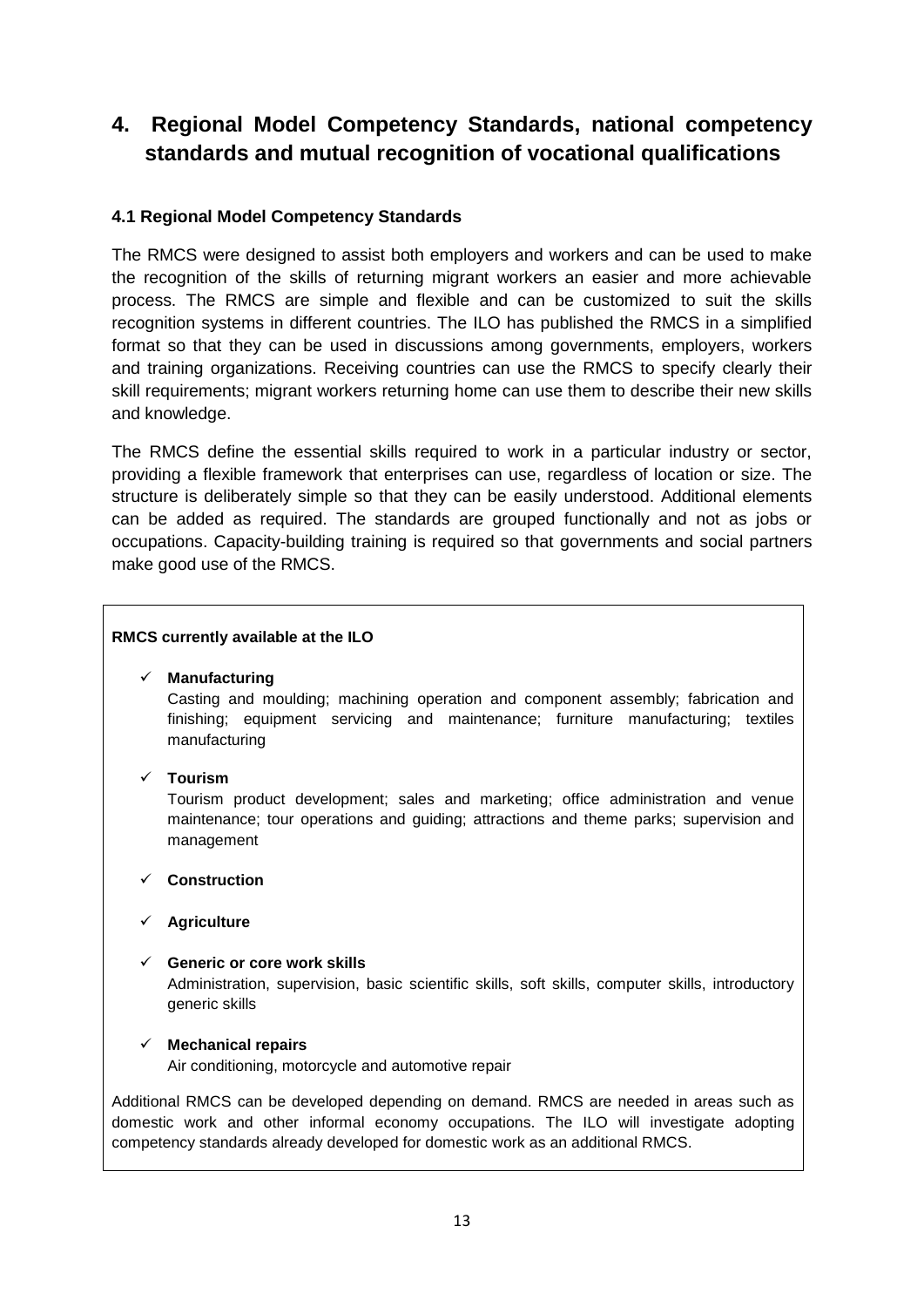Appendix I provides an example of how to begin the process of mapping details of newly acquired skills to the broad specifications of an RMCS unit.

#### **4.2 National competency standards**

Several member States have developed or are in the process of developing national competency-based technical and vocational education and training qualifications systems. These more precisely specified competencies also provide a reference point for the recognizing of workers' skills or even of complete qualifications.

The learning outcomes of a training programme in an overseas country can be mapped against competency units developed for a national vocational qualifications framework. The mapping will identify any gaps and differences between the details of the overseas training and the home country's skills specifications in its competency standards.

Appendix II contains an extract from a national unit of competency and shows how the evidence of overseas achievement can be progressively mapped to the specified elements of competence in the national unit. Following a successful assessment, it should be possible for a worker to receive credit towards vocational qualifications in the home country.

#### **4.3 Mutual recognition of competency-based qualifications**

Especially where skills upgrading training has been built into overseas contracts, migrant workers could achieve full vocational qualifications while overseas. Obtaining mutual recognition of these qualifications requires the agency responsible for providing services to returning migrant workers to liaise with the home country's national vocational certification agency. That agency will in turn need to link with the sister overseas-certification agency to benchmark qualifications frameworks and mutually recognize the vocational qualifications, as demonstrated in appendix III. For benchmarking and the consequent mutual recognition to be accorded, the national certification agency should have confidence in the overseas country's national standards setting policies and processes (particularly its involvement with industry) and in the rigour of its quality assurance and student or worker assessments.

In member States that do not have competency-based systems in place, it will be more realistic to map the training programme against the RMCS, as indicated previously. In skill areas for which there are no developed RMCS or national competency-based vocational qualifications, evidence of the training undertaken can be summarized in the portfolio of evidence for the consideration of potential employers.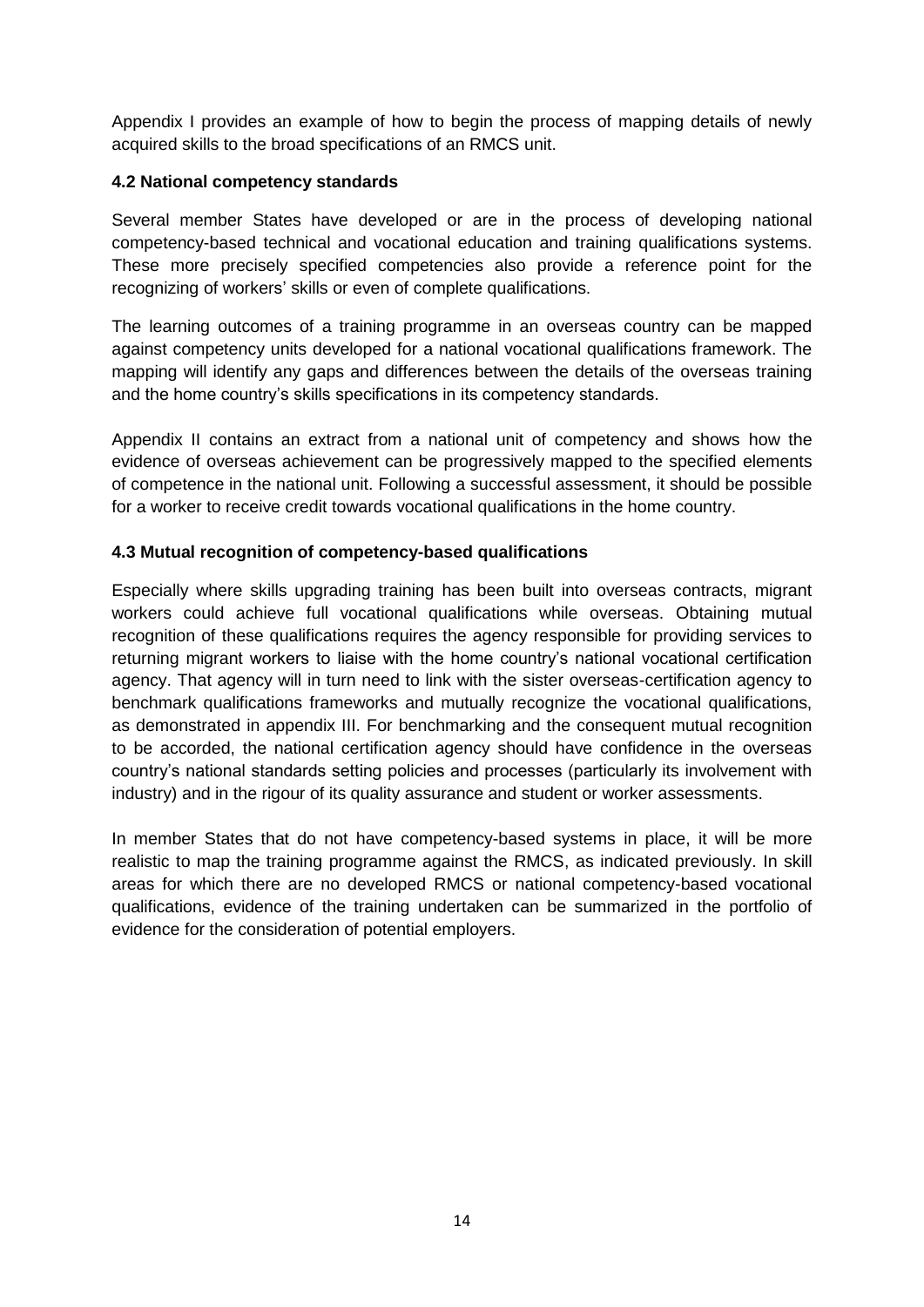### **5. The assessment and skills recognition services**

The national support agency will need to have its own certified assessors or make use of the assessment system already in place with the national vocational certification agency. Member States with national competency-based vocational qualifications frameworks will most likely already have assessment arrangements in place that can be extended to include the proposed portfolio assessment. There may be national and provincial skills testing centres primarily to assess students from institutional training programmes (such as in Philippines).

Policies and processes may already be in place to assess workers in the workplace or to assess candidates in recognition of prior experiential or non-certificated learning (such as in Sri Lanka). Discussions with the national vocational certification agency may lead to an existing service that can be expanded, with policies and processes suitably modified, to include assessing the portfolios of returning migrant workers, based on the RMCS as well as the national competency standards.

The national support agency will need a formal agreement with the certification agency that, using the portfolio approach, its assessors can assess validly against the simplified RMCS as well as the national competency standards. If private agencies are involved, there will need to be formal accreditation processes.

If no such assessment service exists, the national agency with responsibility for supporting the reintegration of migrant workers will need to investigate whether such a service can be established through a network of trained and certified assessors or by attaching accredited assessment centres to existing nationally recognized organizations.

The certified assessors will be asked to:

- $\checkmark$  review the portfolio of evidence supplied
- $\checkmark$  consider the evidence supplied of skills, knowledge and experience, mapped against the specific competency requirements of the RMCS or national competency standards
- $\checkmark$  seek further evidence, conduct testing or set up practical exercises when additional evidence is needed
- $\checkmark$  make a formal assessment and a recognition decision, identifying any skills and knowledge gaps and providing advice to the candidate on future actions.

The certified assessors should be selected for the assessment role because they have sufficient depth and breadth of knowledge and skills in the content areas they will assess. But they will also need to be good communicators. In partnership with the returning migrant worker and the advisor, they will attempt to match the evidence of the international skills development to the competencies of the specified RMCS or national competency units for which credit is being sought. If insufficient evidence is submitted, more may be requested.

A variety of assessment methods should be encouraged. Demonstration, attestation, interview or the evaluation of work samples or projects are commonly used for this type of assessment. The assessment should be as rigorous as, but no more so, than what takes place in formal institutions or workplaces. Assessors must apply non-traditional methodologies.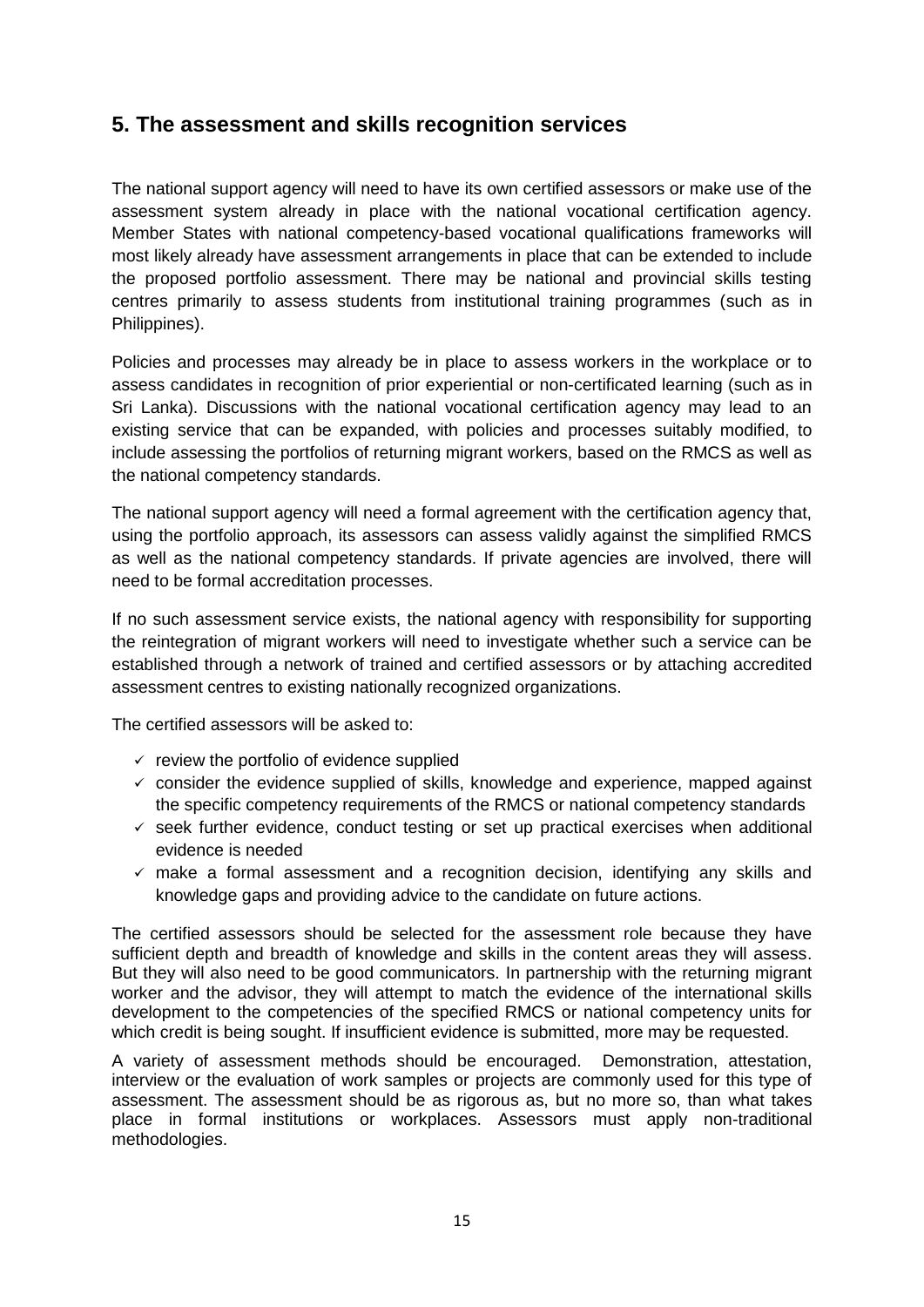Assessors should:

- $\checkmark$  demonstrate objectivity, sensitivity and reasonableness in the assessment process
- $\checkmark$  have an understanding and ability to carry out a range of assessment techniques
- $\checkmark$  have the ability to judge diverse evidence, fairly and accurately
- $\checkmark$  have the ability to draw inferences based on evidence presented
- $\checkmark$  have the ability to share control of the assessment process with the migrant worker.

Recognition of skills though the portfolio assessment should be carried out solely by a certified assessor and that person's decisions should then be checked by a second certified assessor acting as a verifier.

Assessors and verifiers should be either:

- $\checkmark$  senior industry practitioners who have significant practical and current work experience in the skill area being assessed or
- $\checkmark$  teachers or trainers from the relevant skill area; initially, these will be experienced teachers or trainers from institutions authorized to teach those skill areas.

Assessors and verifiers must be committed to ongoing training and be prepared to take part in updating training as required. They should also be committed to maintaining knowledge and relevant experience in the area in which they assess. Assessors may also need to take part in national consistency of assessment training and related moderation of assessment activities. Assessors should identify any conflicts of interest they may have from assigned assessment activities. Assessors may be called upon to assist with the resolution of appeals against assessment decisions.

Only certified assessors should assess and determine that RMCS standards have been achieved or that the requirements of national competency units have been met; this proposed stipulation will be essential for the credibility of the portfolio assessment system and for acceptance of decisions by the national vocational certification agency and by employers.

There is ample international precedent and good practice examples available to support the general concept of recognizing prior experiential or non-certificated learning. National certification agencies use the recognition of prior learning as a process to allow candidates an opportunity to demonstrate their knowledge and skills through evaluation of documentation, together with a series of assessments specifically designed to assist them to display their competence. At the end of the assessment process, the candidate can be issued credit that is linked to the national vocational qualifications or can be awarded a full vocational qualification. Recognition of prior learning can acknowledge competencies, whether acquired through unaccredited formal learning, workplace experience or general life experience. The proposed process for recognizing the skills of returning migrant workers is very similar to the recognition of prior learning process.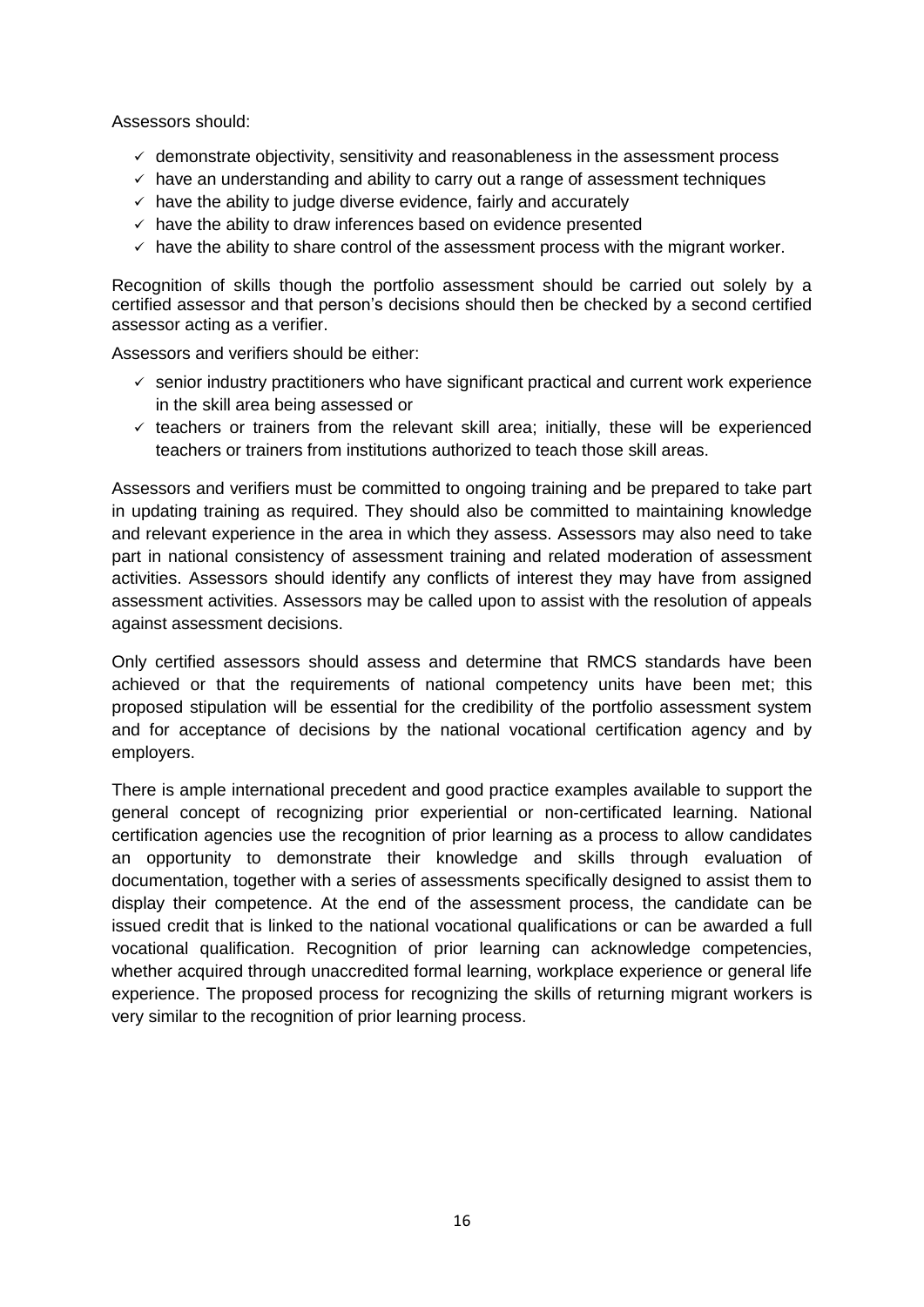#### **Recognizing prior learning**

In **Sri Lanka,** policies encourage the recognition of prior learning process, which accredits a learner's competencies regardless of how and where they were acquired. The competencies may have been achieved through means that include any combination of formal or informal training and education, work experience or general life experience. Recognition of non-certificated learning can be combined with any formal certification to enable assessment decisions. The national vocational qualifications system recognizes prior learning based on national competency standards and determines the extent to which an individual has achieved the required competencies for partial or total completion of a national vocational qualification (NVQ). The minimum industrial exposure requirement to become eligible for recognized prior learning is 18 months for NVQ level 2 and level 3 qualifications; for level 4, it is 24 months.

Prior learning can be acquired from:

- $\checkmark$  the workplace
- $\checkmark$  life experience
- $\checkmark$  self-directed learning
- $\checkmark$  non-certificated informal learning
- $\checkmark$  formal learning but not officially accredited
- $\checkmark$  informal or undocumented understudy or mentoring schemes
- $\checkmark$  in-service training
- $\checkmark$  distance education or open learning
- $\checkmark$  community-based education
- $\checkmark$  overseas training or work experience.

Training programmes will be required in all member States once decisions are made to establish advisory and assessment services for migrant workers. These programmes need to prepare the advisors to work with the migrant workers and to train the assessors and verifiers in competency-based assessment. Training needs to meet the requirements of the national certification agency, if there is one.

To promote national and international credibility, assessments will be competency-based (further explained in appendix IV).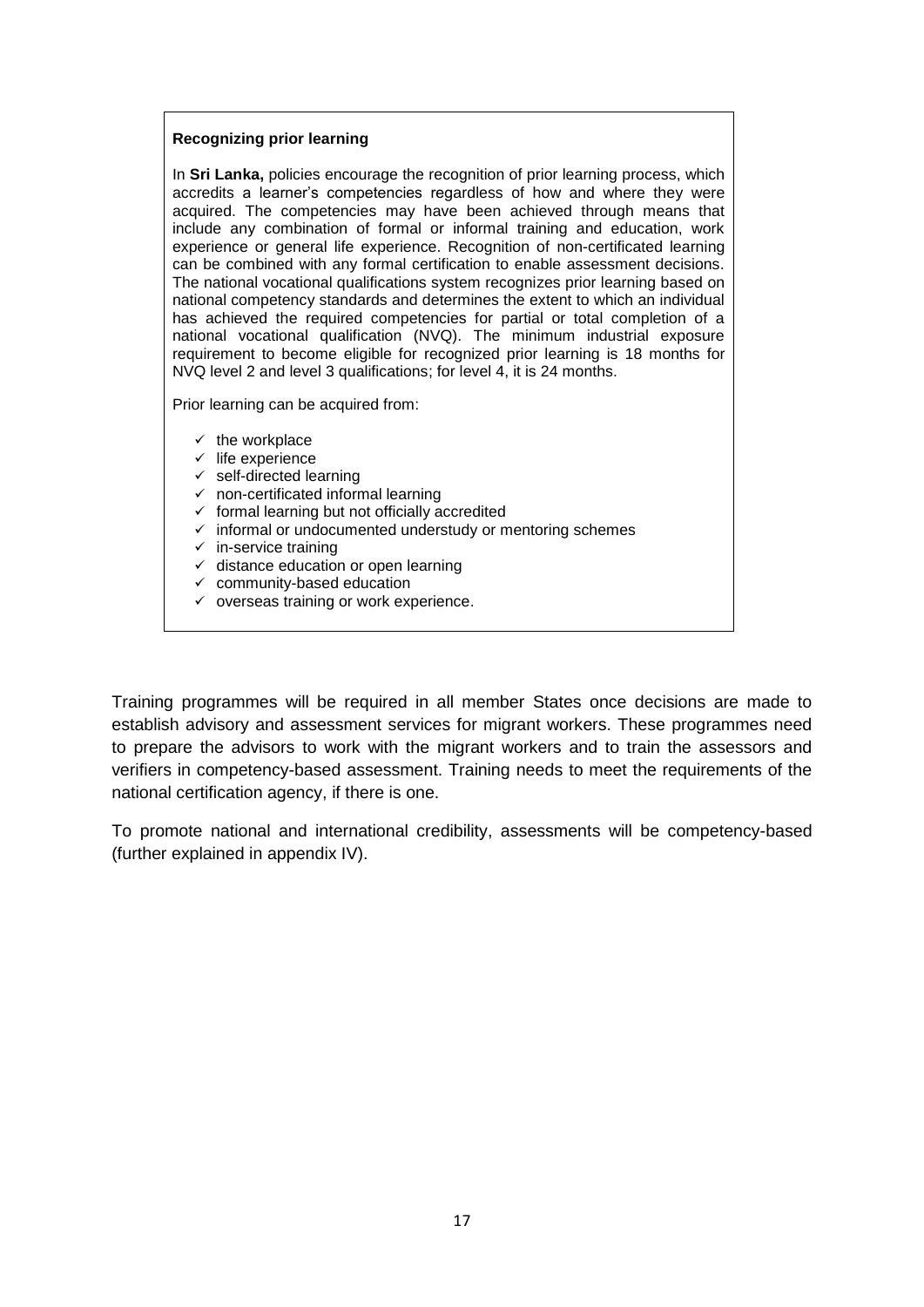### **6. Recommended roles for government, employers and workers in support of skills recognition**

The role of government should include:

- $\checkmark$  establishing services for migrant workers through one of its own agencies or setting standards and accrediting private service providers to support migrant workers;
- $\checkmark$  ensuring that there are services to support departing and returning migrant workers, including:
	- advice, training and skills assessment prior to departure
	- support and skills assessment for returning workers so they can reintegrate, with maximum use made of their new skills
	- assisting returning workers where overseas employers are unwilling to provide evidence of skills acquisition
	- recording the support of employers to help with future placement of workers when they return home;
- $\checkmark$  translating the RMCS and making them available to employers' and workers' associations and prospective migrant workers and providing training in their use;
- $\checkmark$  linking the RMCS to the national competency standards;
- $\checkmark$  establishing links with the national vocational qualifications certification agency to encourage benchmarking of vocational qualifications with counterpart agencies in receiving countries;
- $\checkmark$  setting up skills assessment and recognition services for returning migrant workers, ensuring that staff and assessors are trained and that there are close links with the national vocational qualifications certification agency;
- $\checkmark$  working to achieve support for skills recognition for migrant workers from employers and workers and their national associations;
- $\checkmark$  involving employers and workers in the recruitment, selection and training of advisors and assessors;
- $\checkmark$  resolving the issue of funding for the services to be provided;
- $\checkmark$  promoting the participation of employers and workers in all aspects of the national competency-based skills recognition system;
- $\checkmark$  promoting the availability of provincial and district support services;
- $\checkmark$  negotiating with other member States for the mutual recognition of vocational qualifications and involving the social partners in those negotiations.

The role of employers and workers and their national associations should include:

- $\checkmark$  working with the agency nominated by the government to provide direct support to departing and returning migrant workers;
- $\checkmark$  nominating and supporting experienced industry practitioners to be trained as certified assessors and verifiers;
- $\checkmark$  making the translated RMCS and the national competency standards available and promoting their use by departing and returning migrant workers and by employers;
- $\checkmark$  assisting advisors when seeking employment or self-employment for returning skilled migrant workers, once their portfolios have been assessed;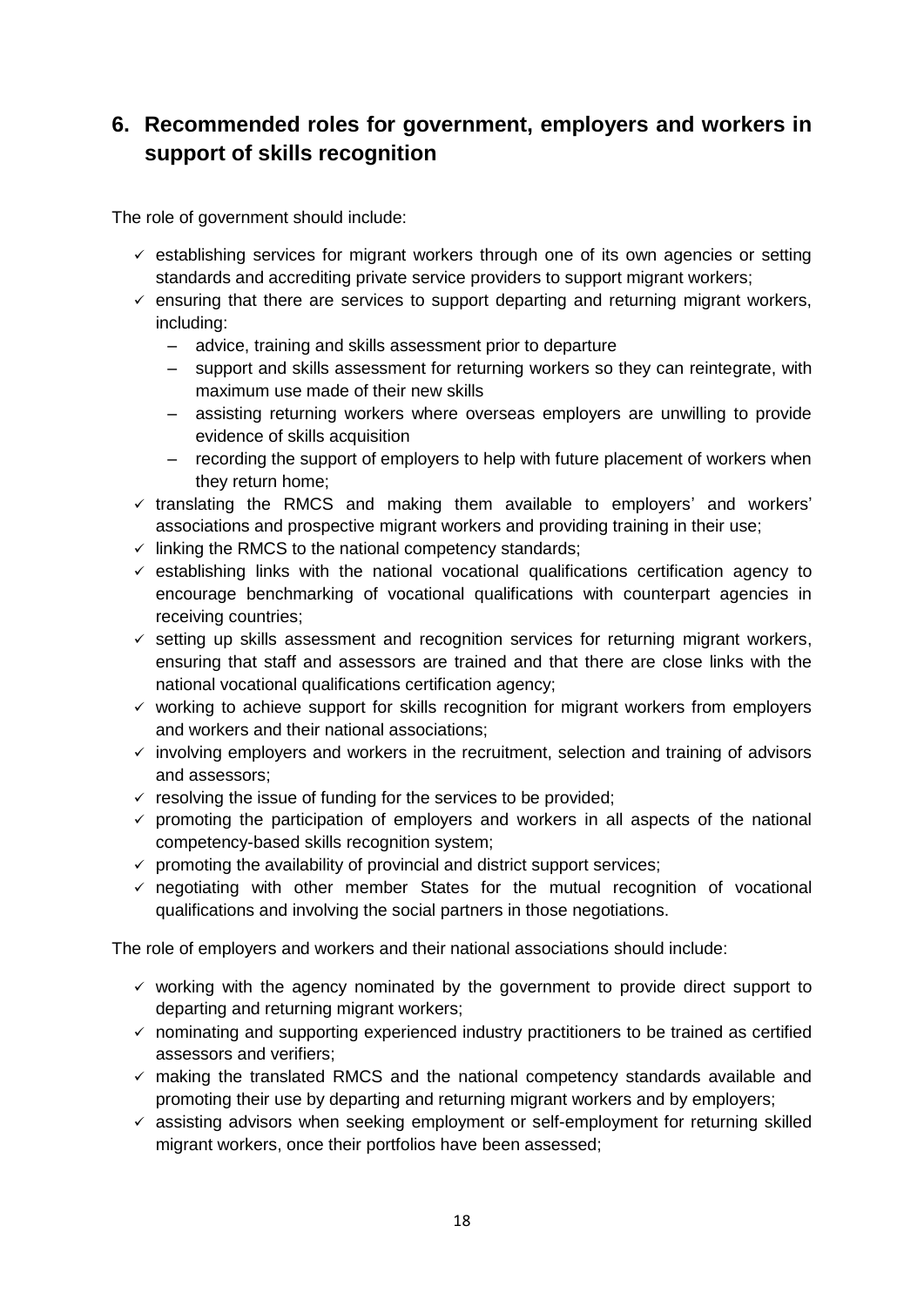$\checkmark$  working with (and negotiating memoranda of understanding) with counterpart or international associations and trade unions in other countries to promote the fair treatment of migrant workers.

#### **Examples of trade union involvement**

Trade unions are establishing a memorandum of understanding (MOU) with counterpart unions in receiving countries to support migrant workers. For example:

The **Cambodian** Union Federation and Cambodia Confederation is about to sign an MOU with the Malaysian Trade Union Congress to allow all Cambodian migrant workers in Malaysia to join as members.

The **Indonesian** Confederation of Labour Unions (KSBSI) has agreements with the Malaysian Trade Union Congress to promote protection for migrant workers.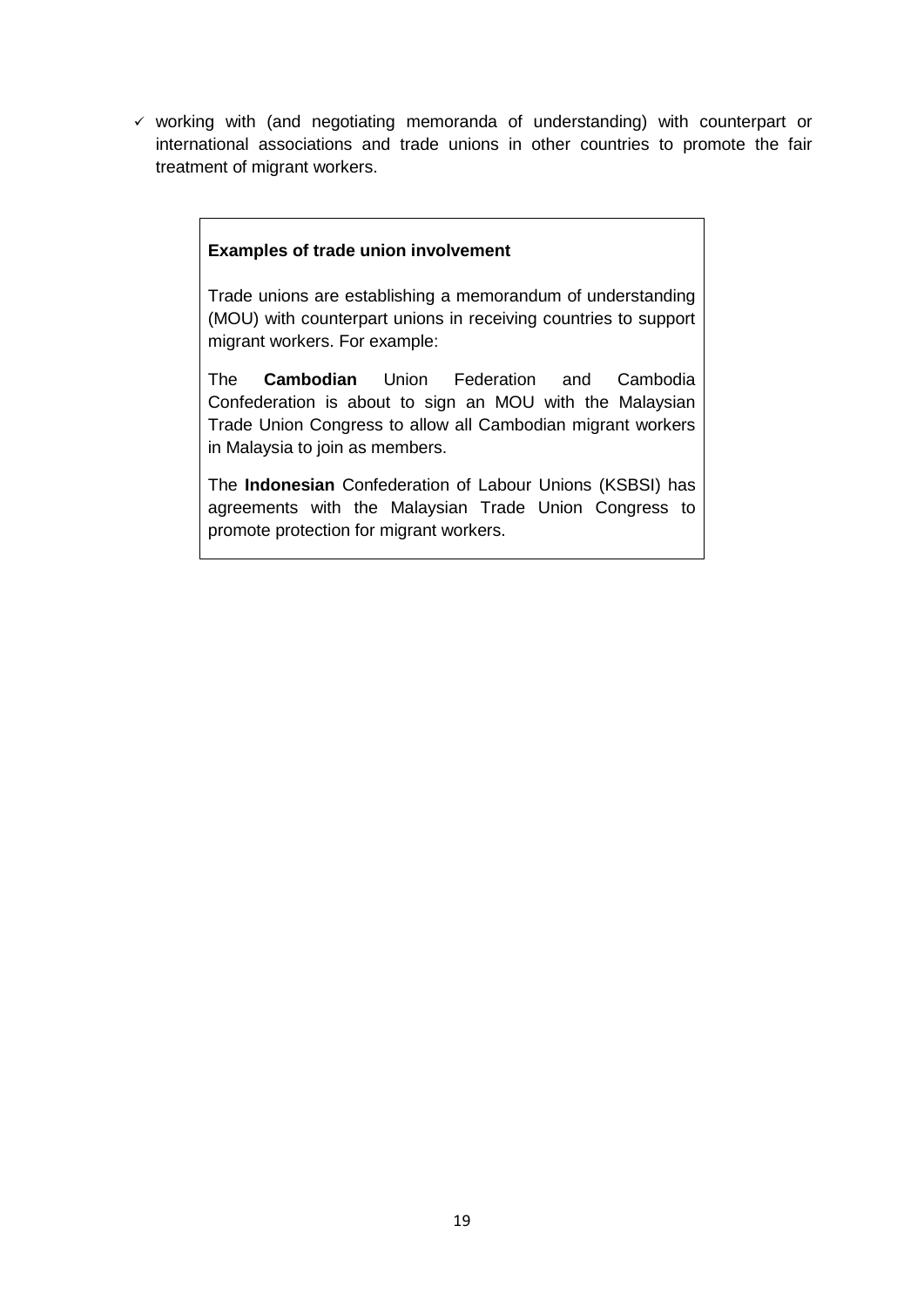## **APPENDICES**

### **A1. Regional Model Competency Standards**

The following example is from the simplified manufacturing industry RMCS (Unit D4). The standard is that the worker can perform lathe operations.

#### **Perform lathe operations**

Job requirements are determined from drawings and work is sequenced. The job is set up and turning operations are performed. Components are checked for conformance with specifications.

#### **Performance elements**

- $\checkmark$  Observe correct safety precautions, including wearing of protective clothing and safety glasses.
- $\checkmark$  Interpret drawings, determine sequence of operation and select tooling to produce component to specification.
- $\checkmark$  Set up job using instruments, such as dial test indicators and digital read-out equipment.
- $\checkmark$  Calculate speeds and feeds using appropriate mathematical techniques and reference material.
- $\checkmark$  Use the full range of accessories on a centre lathe, including three- and four-jaw chucks, centres, face plate, steadies, cross slide and tail stock.
- $\checkmark$  Perform turning operations to specification.
- $\checkmark$  Check components for conformance with specifications using appropriate techniques, tools and equipment.

A migrant may acquire these skills through a formal training programme, structured training in the workplace or even through informal training and supervision in the workplace.

Using the first three performance elements from the RMCS unit above, mapping could start with questions, such as the following suggests.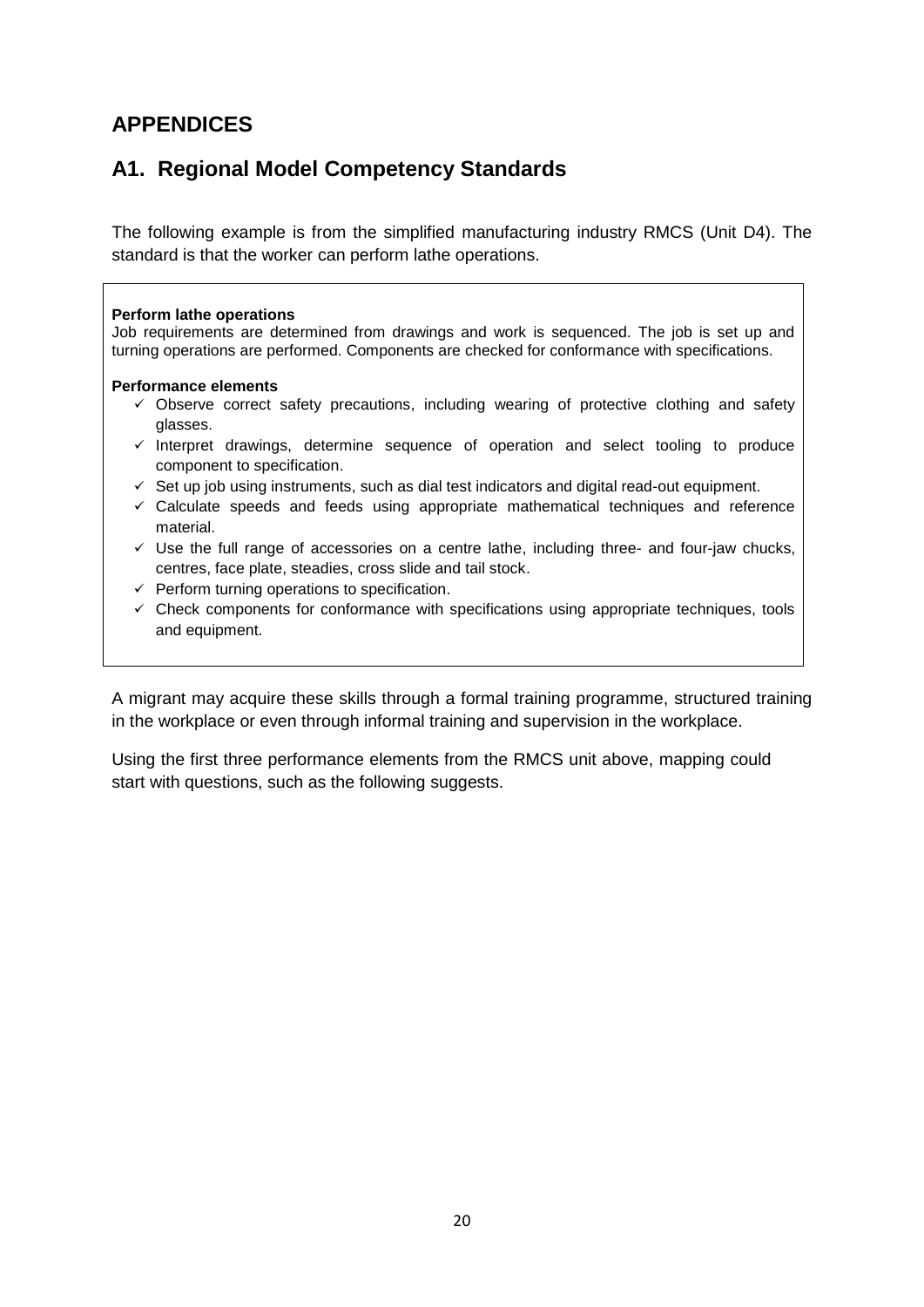### **Assessment questions:**

| <b>Perform lathe operations</b><br>Job requirements are determined from<br>drawings and work sequenced. The job is set<br>up and turning operations are performed.<br>Components are checked for conformance with<br>specifications. | Is this work part of the international job<br>description supplied? Is there a statement from<br>the employer or supervisor that the work was<br>actually performed? |
|--------------------------------------------------------------------------------------------------------------------------------------------------------------------------------------------------------------------------------------|----------------------------------------------------------------------------------------------------------------------------------------------------------------------|
| <b>Performance elements</b>                                                                                                                                                                                                          |                                                                                                                                                                      |
| $\checkmark$ Observe correct safety precautions,<br>including wearing of protective clothing<br>and safety glasses.                                                                                                                  | Is there a photograph of the worker or<br>information on workplace safety policies and<br>their strict application?                                                  |
| $\checkmark$ Interpret drawings, determine sequence<br>of operation and select tooling to<br>produce component to specification.                                                                                                     | Is there a statement from the supervisor about<br>the quality of work outputs?                                                                                       |
| $\checkmark$ Set up job using instruments, such as<br>dial test indicators and digital read-out<br>equipment.                                                                                                                        | Can the returning migrant worker satisfactorily<br>explain to the assessor these set-up activities?                                                                  |

The answers to the questions and the results of a scrutiny of the portfolio evidence can be recorded in a grid such as proposed for the extract from the Philippines competency unit that follows in appendix II.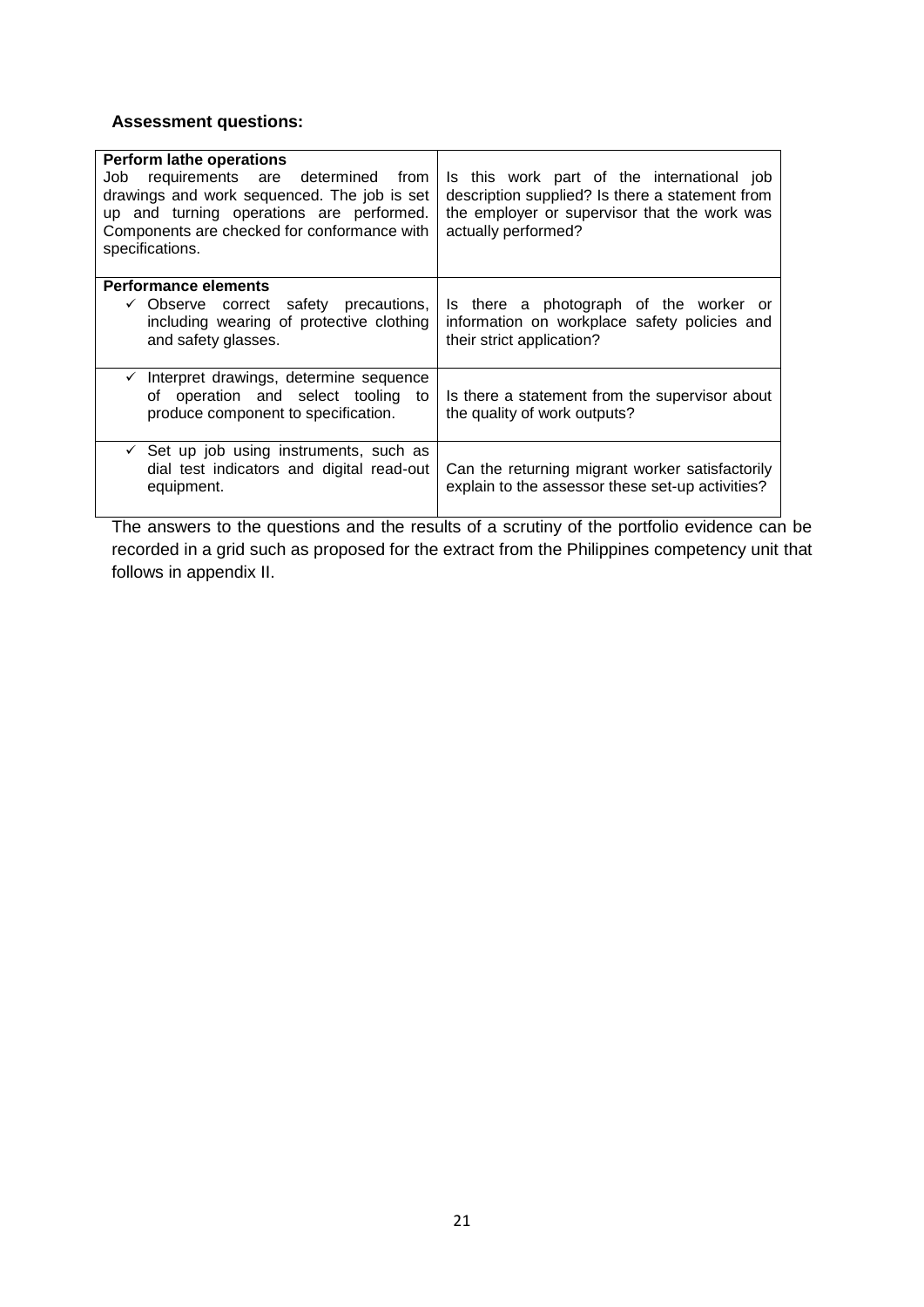### **A2. National competency standards**

The following is an extract from a competency unit in automotive technology from the Philippines, listing the four elements of the standard and their associated performance criteria. The elements taken together make up the overall competency. The performance criteria specify the quality of the evidence that must be demonstrated to meet the outcomes in the elements. Collectively, they provide the standards against which the elements are assessed. In relation to every element, the performance criteria specify what is expected to have been done to a particular quality level or standard.

The comprehensive detail of the competency standard promotes ready comparison with the skills specifications of standards in another member State.

#### **UNIT OF COMPETENCY: PERFORM SHOP MAINTENANCE**

**UNIT DESCRIPTOR:** This unit deals with inspecting and cleaning of the work area, including tools, equipment and facilities. Storage and checking of tools/equipment and disposal of used materials are also incorporated into this competency unit.

| <b>ELEMENT</b>                                      | <b>PERFORMANCE CRITERIA</b>                                                                         |
|-----------------------------------------------------|-----------------------------------------------------------------------------------------------------|
| 1. Inspect or clean<br>tools and work<br>area       | 1.1 Cleaning solvent used as per workshop or tools' cleaning requirement.                           |
|                                                     | 1.2 Work area is checked and cleaned.                                                               |
|                                                     | 1.3 Wet surface/spot in work area is wiped and dried.                                               |
| 2. Store or arrange<br>tools and shop<br>equipment  | 2.1 Tools and equipment are checked and stored in their<br>respective shelves or location.          |
|                                                     | 2.2 Corresponding labels are posted and visible.                                                    |
|                                                     | 2.3 Tools are safely secured and logged in the records.                                             |
| Dispose wastes<br>3.<br>or used lubricants          | 3.1 Containers for used lubricants are visibly labelled.                                            |
|                                                     | 3.2 Wastes and used lubricants are disposed as per the workshop's<br>standard operating procedures. |
| 4. Report damaged<br>tools<br>$\alpha$<br>equipment | 4.1 Complete inventory of tools and equipment is maintained.                                        |
|                                                     | 4.2 Damaged tools or equipment/facilities are identified and<br>repair recommendation is made.      |
|                                                     | 4.3 Reports prepared have no error or discrepancy.                                                  |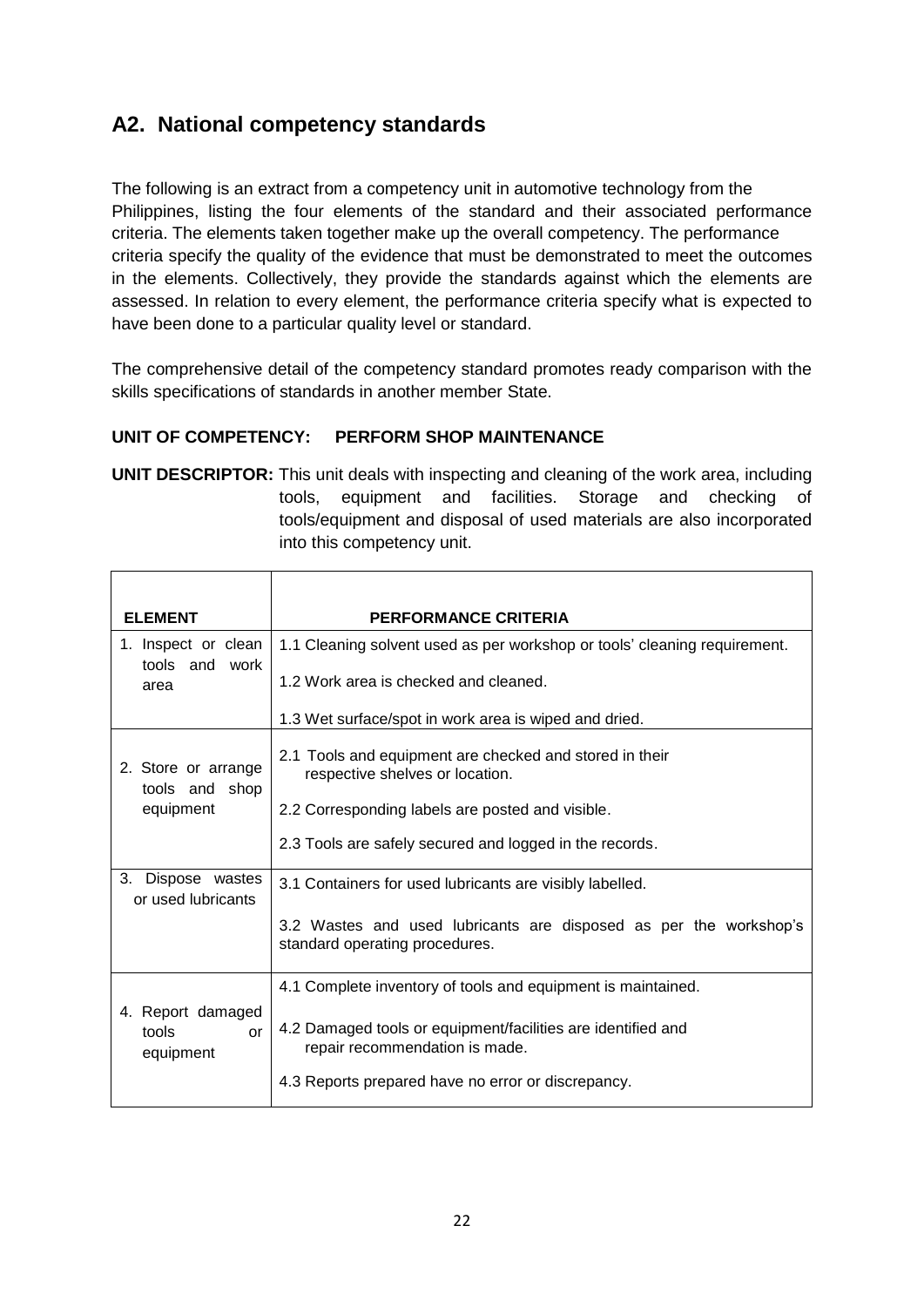The certified assessor could record evidence of skills acquisition of the elements and performance criteria under three categories:

- $\checkmark$  portfolio evidence supplied
- $\checkmark$  practical tasks carried out at the direction of the assessor
- $\checkmark$  questions asked of the returning migrant worker.

| <b>ELEMENT</b>                  | <b>PERFORMANCE CRITERIA</b>                                                  |           | <b>EVIDENCE FROM:</b> |           |
|---------------------------------|------------------------------------------------------------------------------|-----------|-----------------------|-----------|
|                                 |                                                                              | Portfolio | Tasks                 | Questions |
| Inspect<br>or<br>tools<br>clean | 1.1 Cleaning solvent used as per workshop or<br>tools' cleaning requirement. |           |                       |           |
| work<br>and<br>area             | 1.2 Work area is checked and cleaned.                                        |           |                       |           |
|                                 | 1.3 Wet surface or spot in work area is wiped and<br>dried.                  |           |                       |           |

Where necessary, the advisor will need to work with the returning migrant worker to see if additional evidence can be supplied or if additional training can be provided to plug skills gaps. Practical testing is a suitable way to verify skills acquisition, if evidence is otherwise unavailable.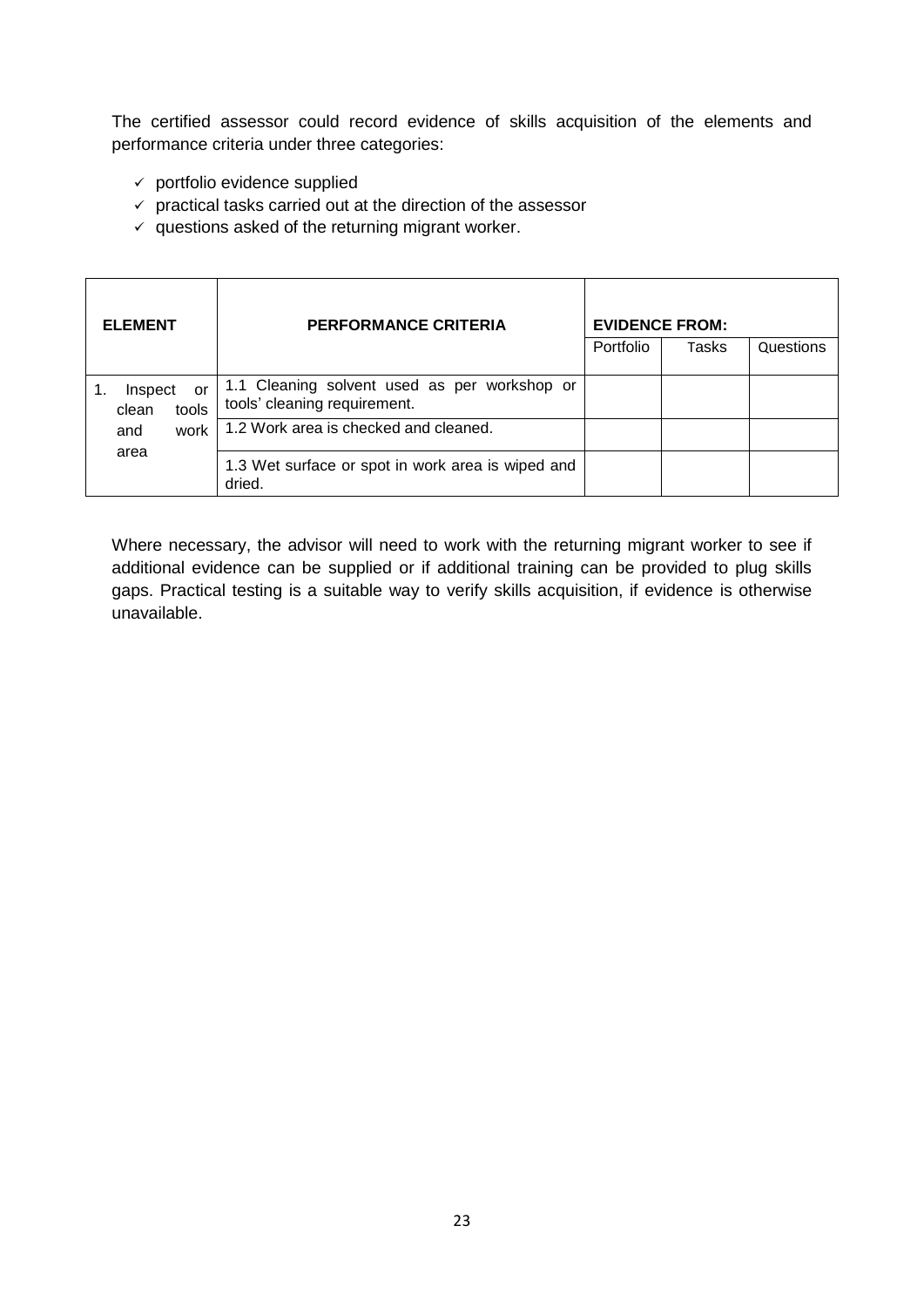### **A3. Mutual recognition of qualifications**

Competency-based qualifications commonly consist of units and are assigned to a level, based on a descriptor or a qualification definition. By comparing these level descriptors and qualifications definitions across member States, it is possible to benchmark national qualifications frameworks. A migrant worker achieving a full qualification in a country with a competency-based system can thus aim to have that qualification benchmarked to similar qualifications in the home country. Although the qualification can be benchmarked, which indicates the comparative level of technical skill achieved, the precise content of compared qualifications may differ because competencies are packaged in different combinations in different countries.

As an example (and noting that this draft benchmarking requires official confirmation by the relevant national certification agencies), a Filipino migrant worker acquiring a higher certificate qualification through the Workforce Development Agency in Singapore could expect to be recognized upon returning to the Philippines as a Certificate III (PTQF) by TESDA, the national TVET certification agency.

| Singapore                           | <b>Philippines</b>     |
|-------------------------------------|------------------------|
| <b>Graduate certificate/Diploma</b> |                        |
| Specialist diploma                  |                        |
| <b>Diploma</b>                      |                        |
| <b>Advanced certificate</b>         | <b>Certificate IV</b>  |
| <b>Higher certificate</b>           | <b>Certificate III</b> |
| <b>Certificate</b>                  | <b>Certificate II</b>  |

A Sri Lankan migrant worker in Malaysia achieving a Skills Certificate level 3 in Malaysia should, upon returning to Sri Lanka, could have that recognized as the technical equivalent to the national certification agency's National Certificate 4.

| <b>Malaysia</b>               |                 | Sri Lanka                     |
|-------------------------------|-----------------|-------------------------------|
| Advanced<br>bachelor's degree | diploma/General | <b>Bachelor's degree</b>      |
| <b>Diploma</b>                |                 | National diploma 6            |
|                               |                 | National diploma 5            |
| <b>Skills certificate 3</b>   |                 | <b>National certificate 4</b> |
| <b>Skills certificate 2</b>   |                 | <b>National certificate 3</b> |
| <b>Skills certificate 1</b>   |                 | <b>National certificate 2</b> |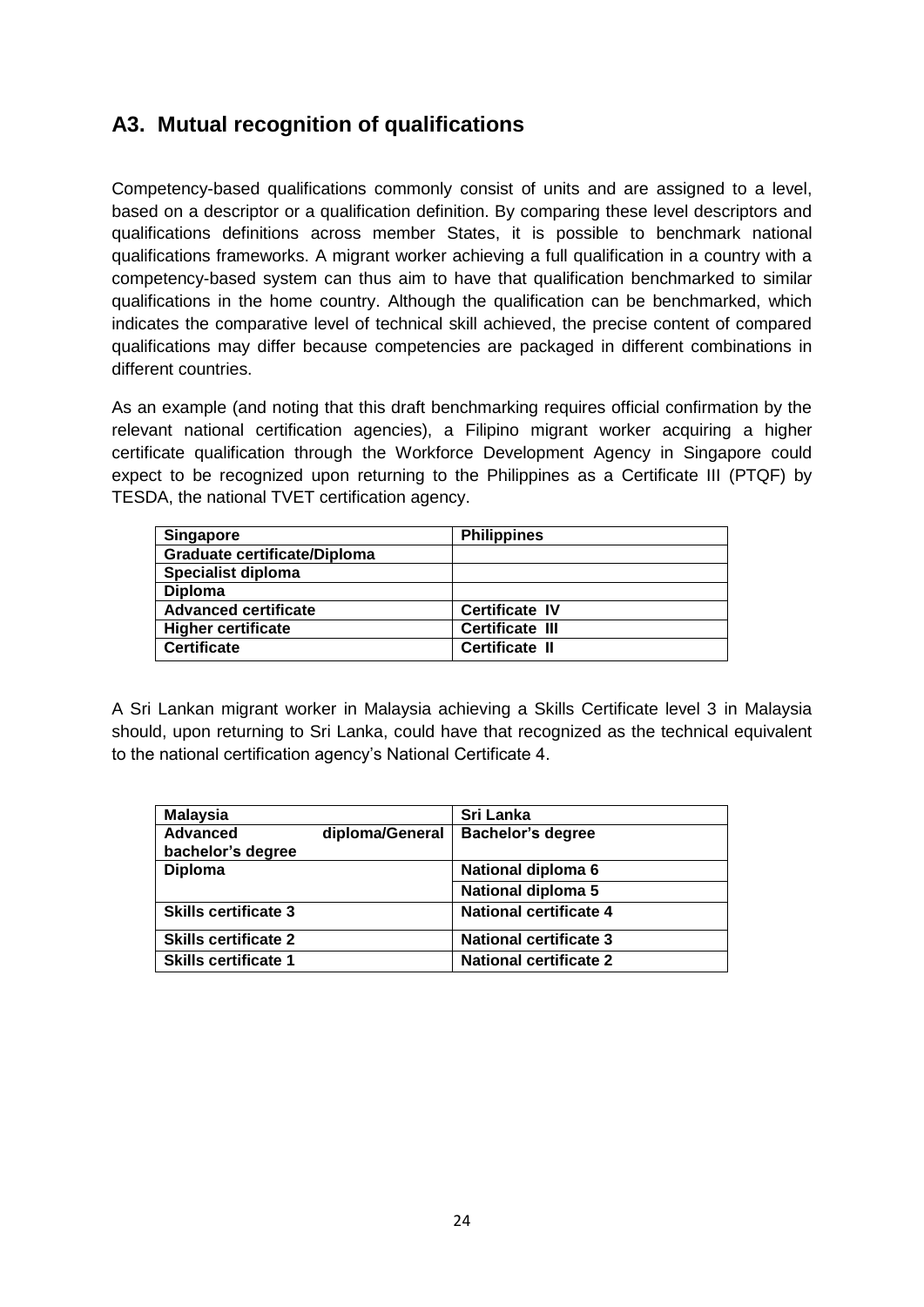### **A4. Competency-based assessment**

Assessment of the portfolio of evidence for the recognizing new skills must involve a process that is fair, valid, consistently applied and be measured against the appropriate competency standard. Competencies credited to the migrant worker must be current. Where assessment decisions may result in credit awarded towards national vocational qualifications, the assessment will need to take place under the authority of the national certification agency.

The RMCS and the new national vocational qualifications in member States are commonly expressed in terms of competencies. All students in training programmes (and in the future as proposed, migrant workers submitting portfolios) should be required to demonstrate evidence of achievement of those competencies before credit is awarded for individual units or before complete qualifications are awarded. Consequently, credit can be awarded without regard to length, place or method of learning. This can be a significant change for students, workers, employers and education and training institutions who may be more familiar with the traditional approach in which a curriculum may be taught, a generic examination is administered that may or may not cover all aspects of the curriculum, students are ranked and about half are commonly deemed to have "passed".

An assessment based on the gathering of evidence of learner achievement against a specified industry standard encourages a diversity of styles of teaching and learning and opens up the possibility of very different approaches to learner assessment, including the recognition of experiential learning and direct assessment following structured or informal learning in the workplace. Competency-based assessment allows for improved reporting to learners and is generally welcomed by employers who know more precisely what it is that workers know and can do.

This competency-based approach provides a sound platform for introducing the formal recognition of skills acquired through migrant work. An assessment against specified standards makes it more possible to evaluate the diverse evidence (including the proposed portfolios) that will be presented by returning migrant workers wanting formal recognition of their experiential learning or seeking to be assessed in their places of work.

The assessors will need to be certain that the evidence provided in the portfolio is:

- $\times$  authentic
- $\times$  valid
- $\times$  consistent
- $\checkmark$  sufficient.

As well, they need to be sure that the evidence meets the specified RMCS or the national competencies.